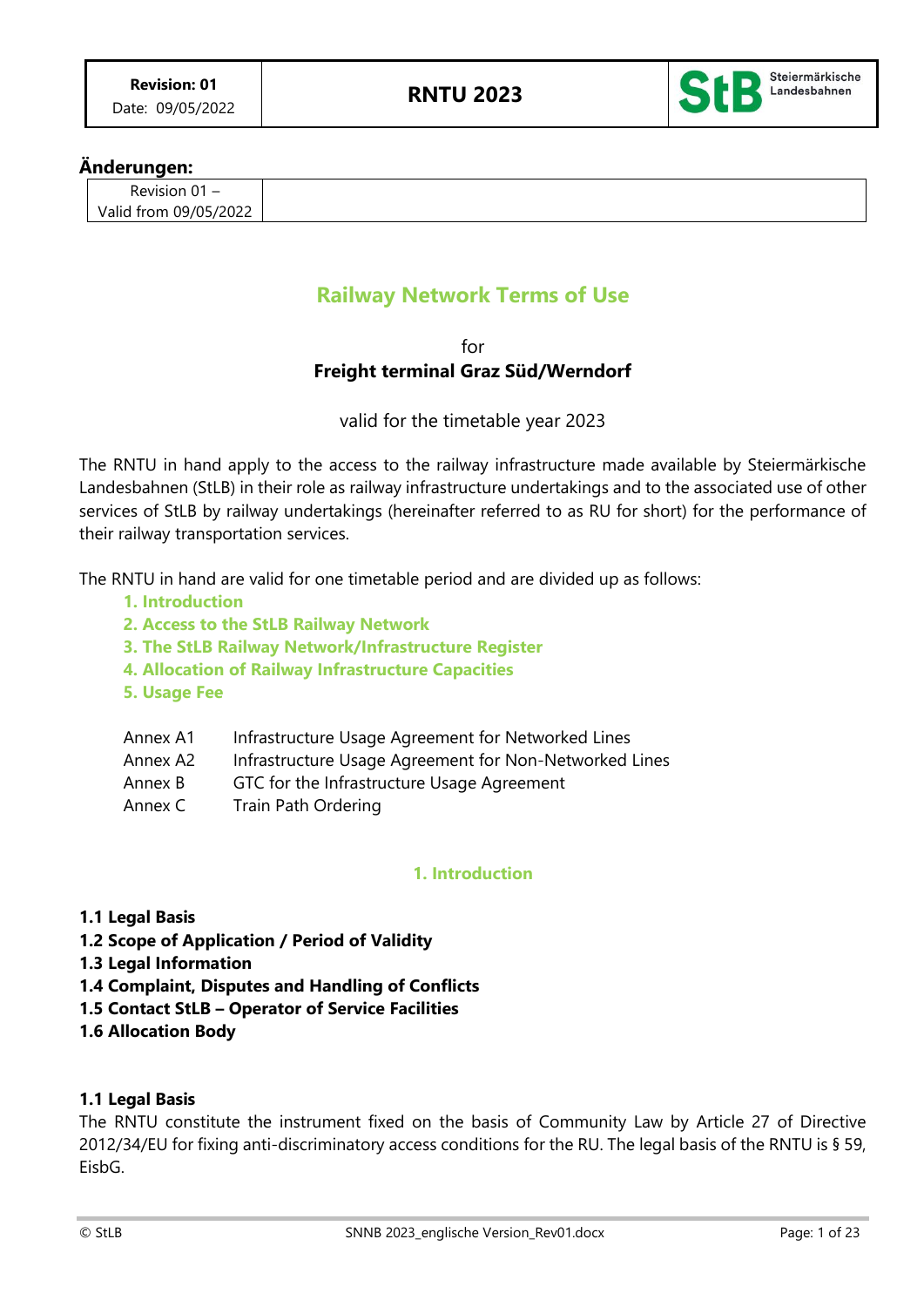

## **1.2 Scope of Application / Period of Validity**

The RNTU in hand apply to the freight terminal Graz Süd/Werndorf. Pursuant to § 54a, Section 3, EisbG [Austrian Railway Act] the lines Gleisdorf – Weiz, Peggau – Übelbach and Feldbach – Bad Gleichenberg are except from the RNTU.

The parameters contained in the RNTU are based on the infrastructure status as of February 2021 and are updated on an ongoing basis. As a matter of principle, the conditions of access and use are geared to the timetable year 2023 – from 11 December 2022 to 09 December 2023.

## **1.3 Legal Information**

The RNTU were prepared with the utmost care and are updated on an ongoing basis. They constitute a comprehensive offer of the fundamentals and general conditions for access to the railway infrastructure and the other services for the RUs. The use of the railway infrastructure itself is based on an infrastructure usage agreement which the RU concludes with the allocation body.

StLB strives to update the information on this website on an ongoing basis. StLB accepts no responsibility for the correctness, completeness and currentness of this information or system failures due to files or formats that were not created error-free. StLB accepts no liability for direct or indirect damage caused by access to the website or its use.

## **1.4 Complaint, Disputes and Handling of Conflicts**

If the request for the allocation of railway capacity or for the granting of the minimum access package is rejected by the allocation body (SCHIG) or an agreement on a request for the granting of the minimum access package is not reached within one month from receipt of the request by the allocation body; if an agreement on a request for the granting of the minimum access package in connection with a request for the allocation of railway infrastructure capacity not to be considered during the preparation of the network timetable is not reached within five working days from receipt of the request by the allocation body (SCHIG); if an agreement on a request for the allocation of railway infrastructure capacity to be considered during the preparation of the network timetable is not reached within one month after the time limit for the filing of a statement concerning the network timetable draft has passed, in the event of the execution of coordination proceedings within ten working days after their completion, and on a request for the allocation of railway infrastructure capacity not to be considered during the preparation of the network timetable within five working days from receipt of the request by the allocation body, or if the railway infrastructure capacity concerned by the request was allocated to another party entitled to railway infrastructure capacity.

The complaint has to be filed in writing.

Optionally, the complaint has to comprise an application for the allocation of the requested railway infrastructure capacity including a description of the substantial content of the agreement striven for or the deed striven for or an application for the granting of the minimum access package including a description of the substantial content of the agreement striven for.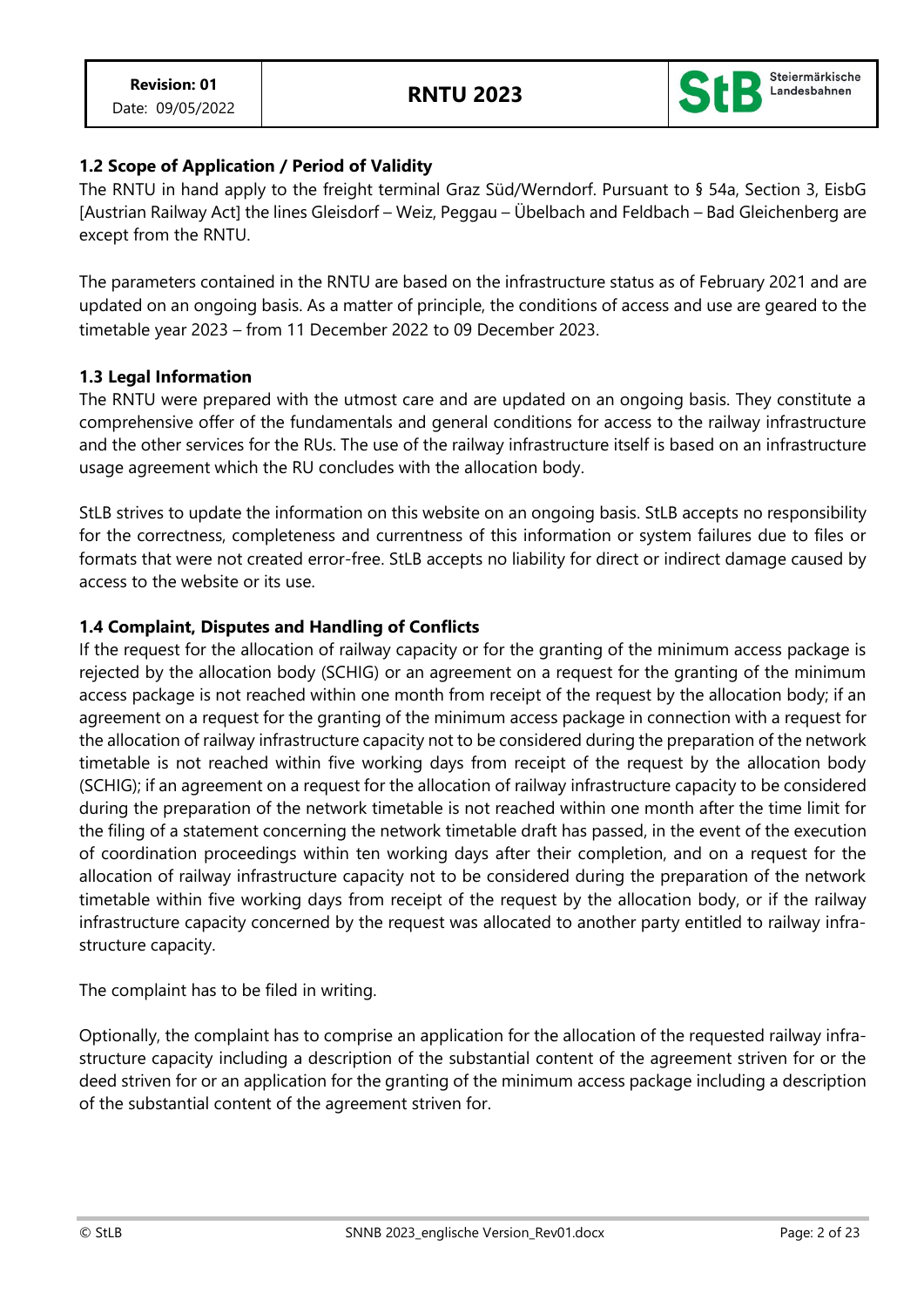

## **1.5 Contact StLB & Operator of Service Facilities**

The contact for more detailed information about the network access and the allocation body for the allocation of railway infrastructure capacity is Steiermärkische Landesbahnen, infrastructure division. This authority is available from Monday to Friday in the period from 8.00 a.m. to 3.00 p.m. (on workdays): Steiermärkische Landesbahnen, infrastructure division

Eggenberger Straße 20 8020 Graz Phone: +43 316 812581 Fax: +43 316 812581-81 Email: [office@stlb.at](mailto:office@stlb.at)

Outside the office hours, inquiries can be recorded on tape.

### **1.6 Allocation Body**

The following body is responsible for the allocation of railway capacity:

Schieneninfrastruktur-Dienstleistungsgesellschaft mbH (hereinafter referred to as SCHIG for short) Abt. Förderungen und Register (FRE) Jakov-Lind-Straße 2, Stiege 2, 4. OG 1020 Vienna Mag. Ulrike FARNIK Phone: +43 1 812 73 43 - 4000 Fax: +43 1 812 73 43 – 1700 Email: [schig.fre@schig.com](mailto:schig.fre@schig.com) [www.schig.com](http://www.schig.com/)

SCHIG is available from Monday to Friday in the period from 9.30 a.m. to 3.30 p.m. (on workdays). Outside the office hours, inquiries can be recorded on tape.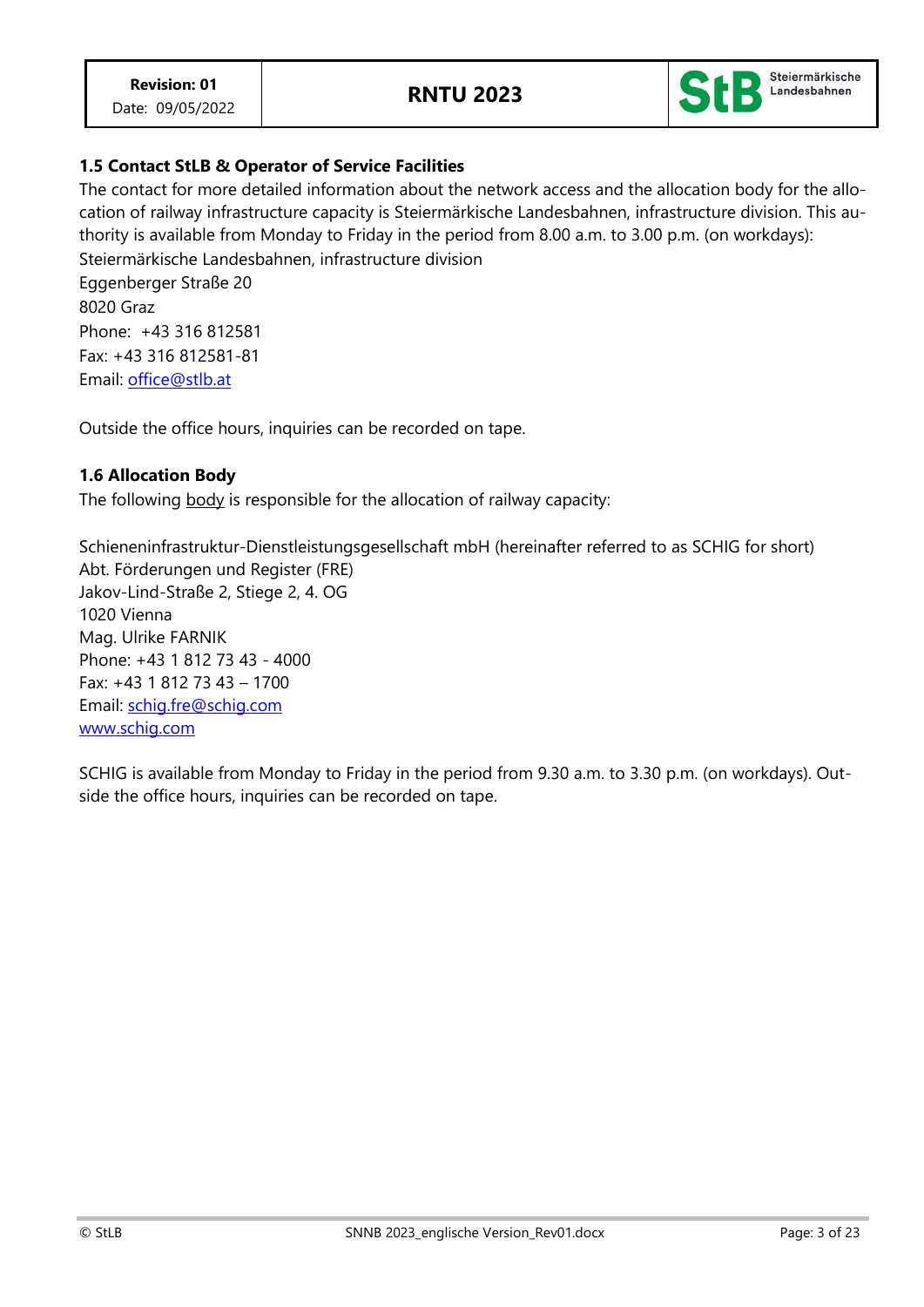

**2. Access to the StLB Railway Network**

- **2.1 Access to the Railway Infrastructure of StLB**
- **2.1.1 Parties Entitled to Railway Infrastructure Capacity**
- **2.1.2 Parties Entitled to Access**
- **2.2 Requirements for the Exercising of Access Rights**
- **2.3 Transportation Permit, Transportation License**
- **2.4 Safety Certificate**
- **2.5 Insurance Conditions**
- **2.6 Requirements for Parties Entitled to Railway Infrastructure Capacity**
- **2.7 Infrastructure Usage Agreement /Railway Infrastructure Capacity Agreement/ General Terms and Conditions**
- **2.8 Agreement on the Access to Service Facilities and the Granting of Services**
- **2.9 Appointment of Railway Supervisory Bodies**
- **2.10 RID Goods**
- **2.11 Environmental Protection**
- **2.12 Compatibility of Railway Vehicles**
- **2.13 Staff**

### **2.1 The following have access to the Railway Infrastructure of StLB**

### **2.1.1. Parties Entitled to Railway Infrastructure Capacity (pursuant to § 57a, EisbG)**

- 1. Parties entitled to access
- 2. International groups of railway undertakings, other natural and legal persons, such as public authorities in the scope of Directive (EC) no. 1370/2007, forwarders, carriers and combined traffic undertakings with a public or private sector interest in the acquisition of railway infrastructure capacity.

### **2.1.2 Parties Entitled to Access (pursuant to § 57, EisbG)**

- 1. Railway undertakings with place of business in a member state of the European Union or in a state that is a party to the Convention on the European Economic Area for the Performance of transportation of passengers;
- 2. RUs with place of business in a member state of the European Union, in a state that is a party to the Convention on the European Economic Area or in the Swiss Confederation for the Performance of Railway Traffic Services in Freight Traffic;

### **2.2 Requirements for the Exercising of Access Rights**

The following is necessary for the exercising of access rights by parties entitled to access:

- 1. Proof of a valid transportation permit or license as RU for the respective transportation services;
- 2. The safety certificate;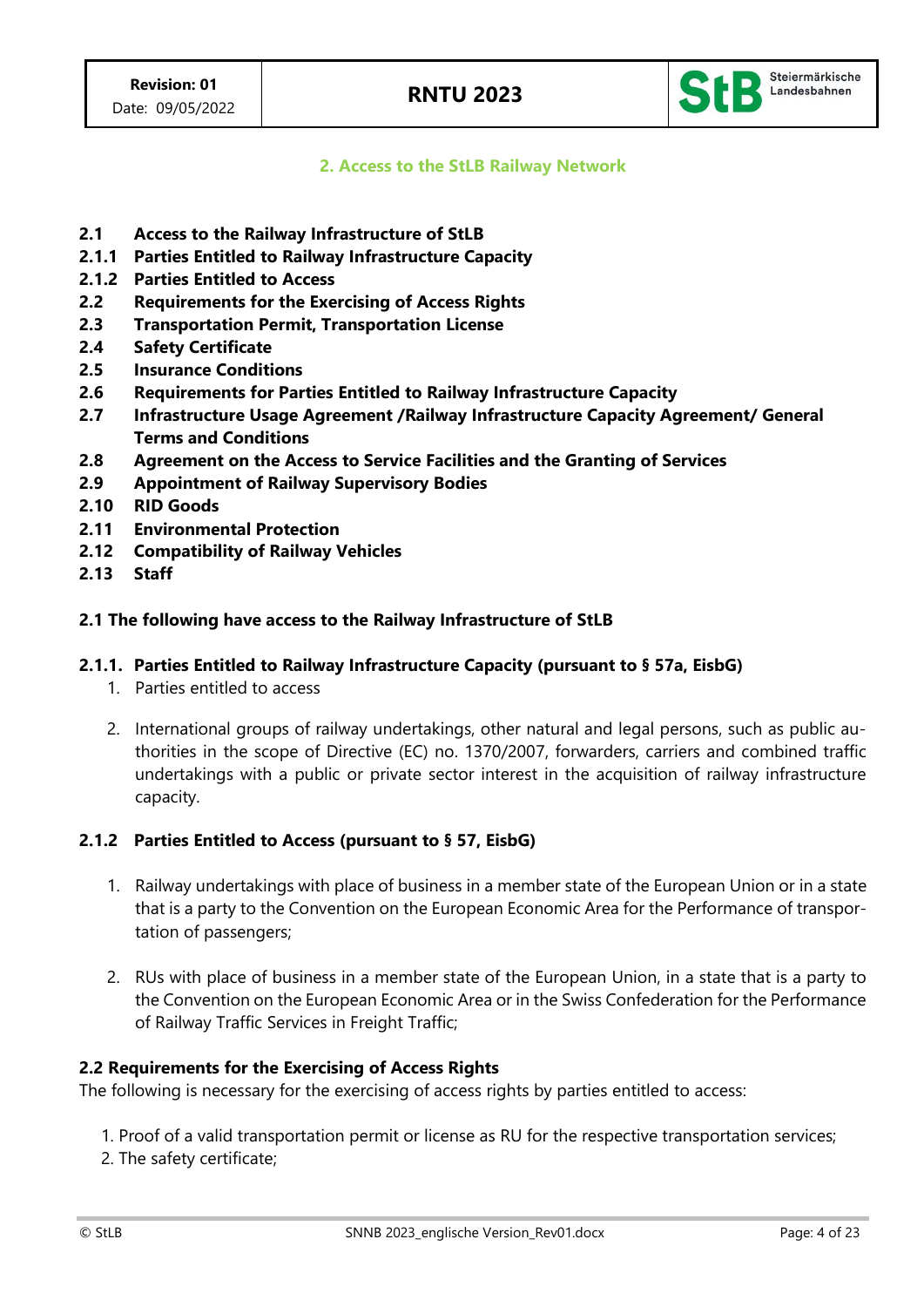

3. Proof of the valid coverage of the third-party liability insurance by the insurance or equivalent precautions;

4. Conclusion of an infrastructure usage agreement;

5. The allocation of railway infrastructure capacity by way of the allocation of train paths to parties entitled to railway infrastructure capacity.

## **2.3 Transportation Permit, Transportation License**

A transportation permit authorises natural persons with place of residence in Austria and corporations or corporate bodies under public law with place of business in Austria to the performance of railway transportation services on the railway infrastructure of a railway infrastructure undertaking. The requirements for the obtaining of a transportation permit as specified in §§ 15 et seqq., EisbG.

More detailed information about the obtaining of a transportation permit is also made available on the homepage of the Austrian Federal Ministry of Transportation, Innovation and Technology.

If the permit for the performing of railway transportation services is not there just because of a transportation permit, a transportation license for the performance of passenger transportation services in urban and suburban traffic and of freight transportation in regional, urban and suburban traffic is required. The requirements for the obtaining of a transportation license are specified in §§ 16 et seqq., EisbG.

## **2.4 Safety Certificate**

For the sake of traffic safety, RUs have to dispose of a valid safety certificate pursuant to § 37, EisbG for the performance of transportation services on the networked secondary railway lines operated by STBL. It fixes the safety requirements to be fulfilled for the lines concerned by the access. The granting of the safety certificate confirms that a RU is able to fulfil the safety requirements applicable to the access.

Obligations of the RU during the period of validity of the safety certificate: All major changes of the facts recorded in the safety certificate have to be reported without being requested to do so. Upon the request of StLB, proof of the fact that the requirements for the safety certificate are fulfilled has to be shown at any time. If the necessary evidence can no longer be provided, access to the railway infrastructure is no longer permitted.

More detailed information for the filing of an application for the granting of the safety certificate part A and a safety certificate part B is made available on the homepage of the Austrian Federal Ministry of Climate Action, Environment, Energy, Mobility, Innovation and Technology can be accessed with the following link:

[https://www.bmk.gv.at/themen/eisenbahn/sicherheit/leitfaden\\_bescheinigung.html](https://www.bmk.gv.at/themen/eisenbahn/sicherheit/leitfaden_bescheinigung.html) The application for the issuance of a safety certificate has to be filed with: Bundesministerium für Klimaschutz, Umwelt, Energie, Mobilität, Innovation und Technologie Sektion IV/E3 – Oberste Eisenbahnbehörde Radetzkystraße 2 A – 1030 Vienna. E-Mail: e3@bmk.gv.at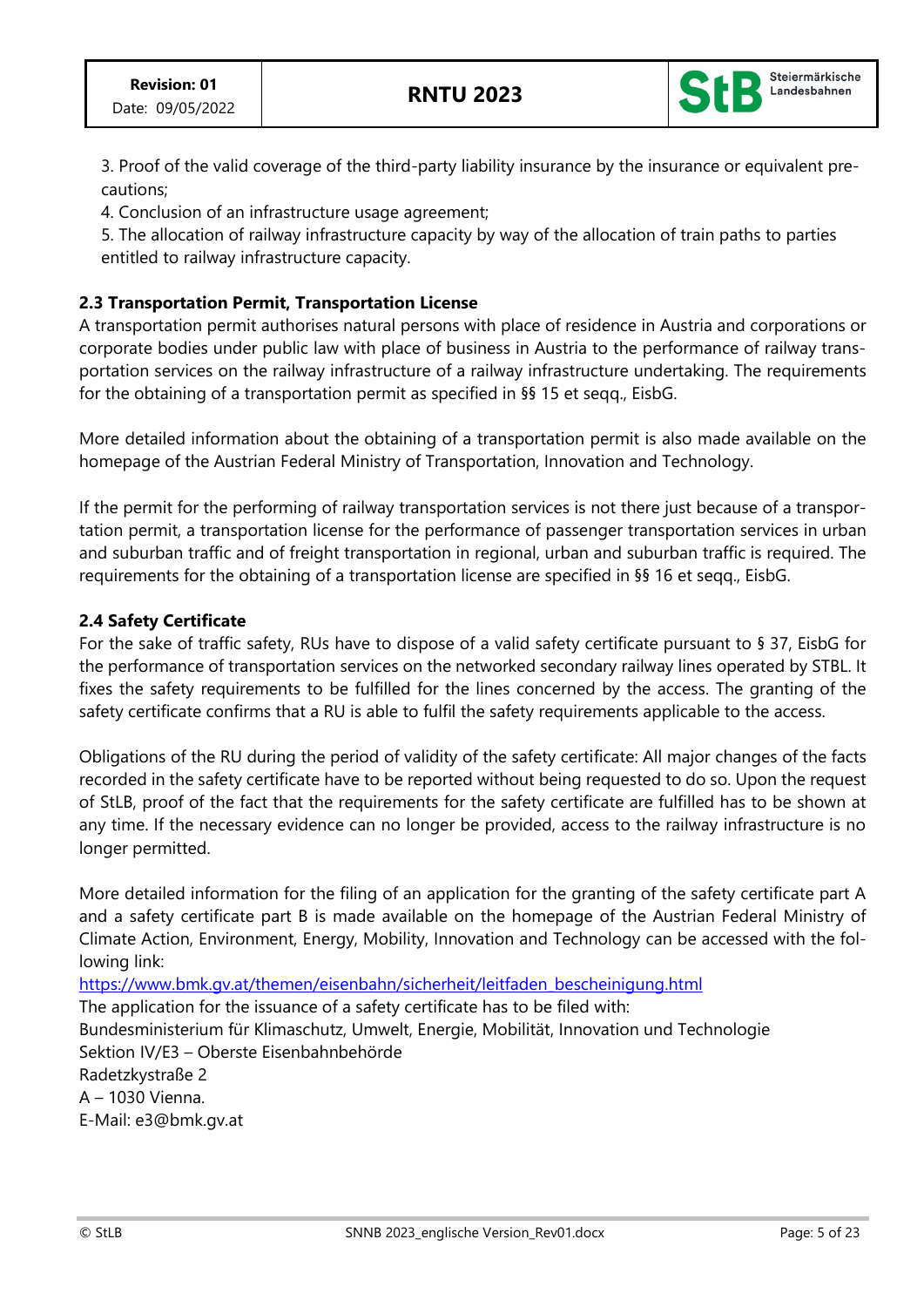

## **2.5 Insurance Conditions**

For the insurance conditions, refer to the GTC. It is pointed out expressly that the validity of the third-party liability insurance for Austria must be recognisable or that proof of it must be shown.

### **2.6. Requirements for Parties Entitled to Railway Infrastructure Capacity pursuant to §57a, Subsection 2, EisbG**

Parties entitled to Railway Infrastructure Capacity pursuant to § 57a, Subsection 2, EisbG will be referred to as non-railway undertakings (NRU) below.

When filing its request for the allocation of railway infrastructure capacity at the latest, the NRU has to show proof of its private- or public-sector interest in the acquisition of railway infrastructure capacity. Otherwise the request for railway infrastructure capacity will be rejected.

The use of the railway infrastructure capacity allocated to the NRU has to be done by an RU, SCHIG mbH and StLB, respectively, have to be notified of this RU:

- 30 days before the first service day of the allocated railway infrastructure capacity at the latest,
- at least upon filing of the request at any rate insofar as the time period until the first day of service of the allocated railway infrastructure capacity is less than 30 days.

## **2.7 Infrastructure Usage Agreement / Railway Infrastructure Capacity Agreement / General Terms and Conditions**

The General Terms and Conditions for the Infrastructure Usage Agreement (GTC) are an integral part of the agreements and published in the annex to the RNTU on the Internet.

If all requirements pursuant to Sections 2.1 to 2.4 are fulfilled and the application filed by the applicant for railway infrastructure capacity for the allocation of railway infrastructure capacity can be approved, an infrastructure usage agreement (sample see Annex A) or railway infrastructure capacity agreement is concluded afterwards. This agreement fixes the general contents of the cooperation of Steiermärkische Landesbahnen, infrastructure division, and the RU and is concluded by SCHIG on behalf and for the account of StLB with the applicant for railway infrastructure capacity.

Annexes and integral part of the Agreement are, for example, the RNTU, the General Terms and Conditions (GTC) - enclosed as Annex B - and the Railway Infrastructure Capacity Agreement which contains the details of the allocated railway infrastructure capacity and any other services that may have been offered.

## **2.8 Agreement on the Access to Service Facilities and the Granting of Services**

If an RU was granted access to service facilities and services, the operator of the service facilities has to conclude a written agreement with the RU.

## **2.9 Appointment of Railway Supervisory Bodies**

The RU has to appoint railway supervisory bodies pursuant to § 30, EisbG. Sworn railway supervisory bodies are authorised to supervise the conduct of persons vis-à-vis railway facilities and railway vehicles for the purpose of maintaining safety and order of operation and transportation on the railway. In their area of competence, railway supervisory bodies are authorised to issue directives to anyone.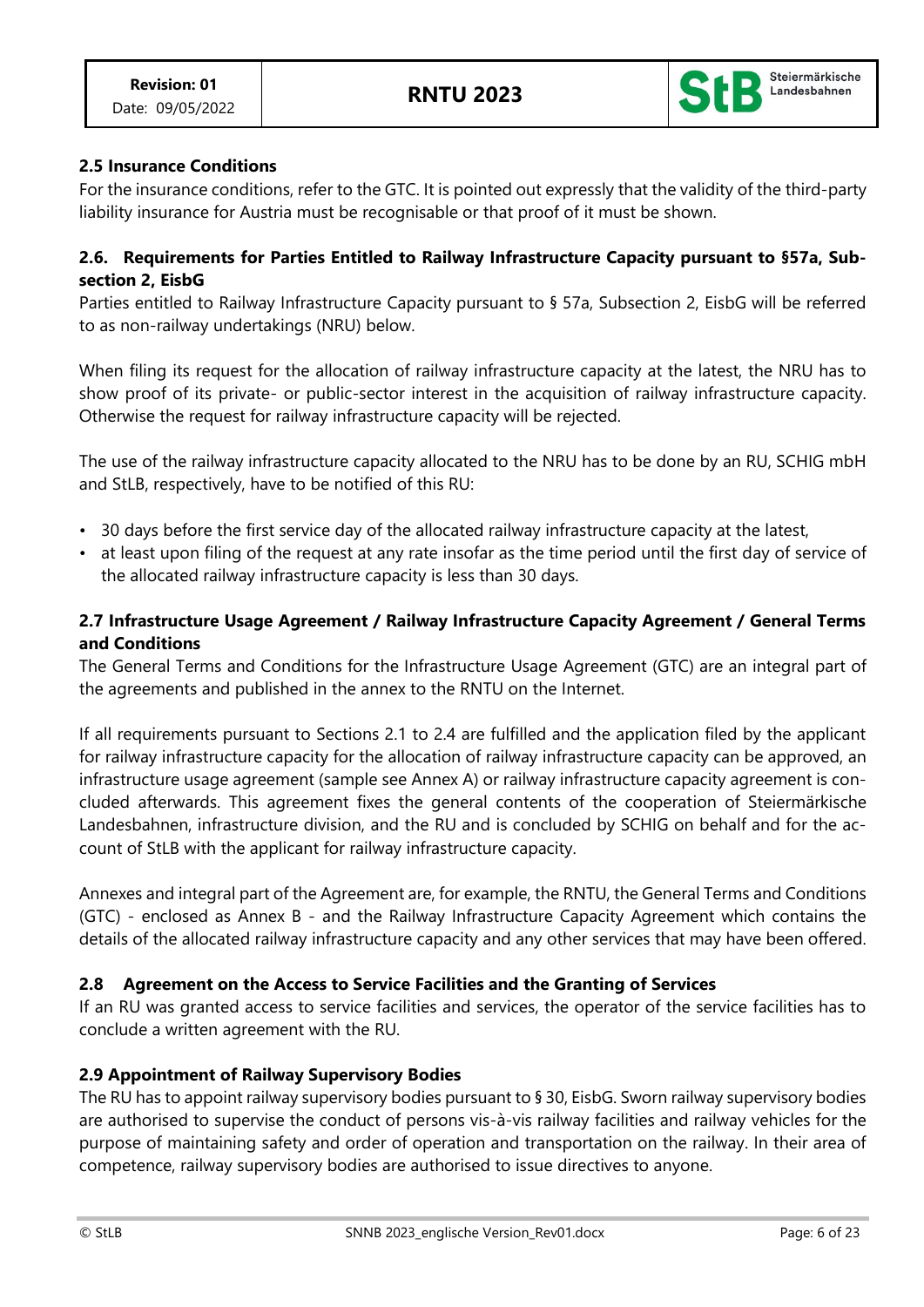

## **2.10 RID Goods**

In national and international rail traffic, the provisions of the regulations concerning the International Carriage of Dangerous Goods by Rail (RID) apply to the transportation of hazardous goods by rail. In addition, the Austrian Law on the Transportation of Dangerous Goods - in particular Section 5 – and the provisions of the UIC leaflet 471-3 have to be observed.

### **2.11 Environmental Protection**

When using the railway infrastructure of StLB, the applicable Austrian Environmental laws (noise, emission, waste management acts, etc.) have to be observed. In the event of effects that are hazardous to the environment (contamination or other threat to the environment) or if these are imminent, the RU has to notify StLB (infrastructure division) notwithstanding other statutory reporting obligations and the alerting of agencies of the public security service, fire service, etc.

## **2.12 Compatibility of Railway Vehicles**

After the licensing of vehicles by the BMVIT *[Austrian Federal Ministry of Transport, Innovation and Technology]* and also if no license from the BMVIT is required pursuant to the Railway Act, proof of the compatibility of the vehicles with the infrastructure of StLB has to be shown. To access the network to the interchange point at terminal Graz, proof of access to the network of infrastructure of the ÖBB is sufficient.

### **2.13 Staff**

The BMVIT is responsible for the recognition of foreign qualifications and the definition of supplementary Austrian qualifications of engine drivers. For all staff members who fulfil operational functions on the network of StLB, the qualification, examination and further training are realised according to the instructions of StLB. Furthermore, a use of these staff members requires operational experience in the event of safety-relevant work pursuant to § 62, Austrian Occupational Health and Safety Act. A change or recognition of qualifications always requires the consent of StLB. If employees fail to fulfil any of the requirements mentioned above, they must not be used in operating functions on the network of StLB.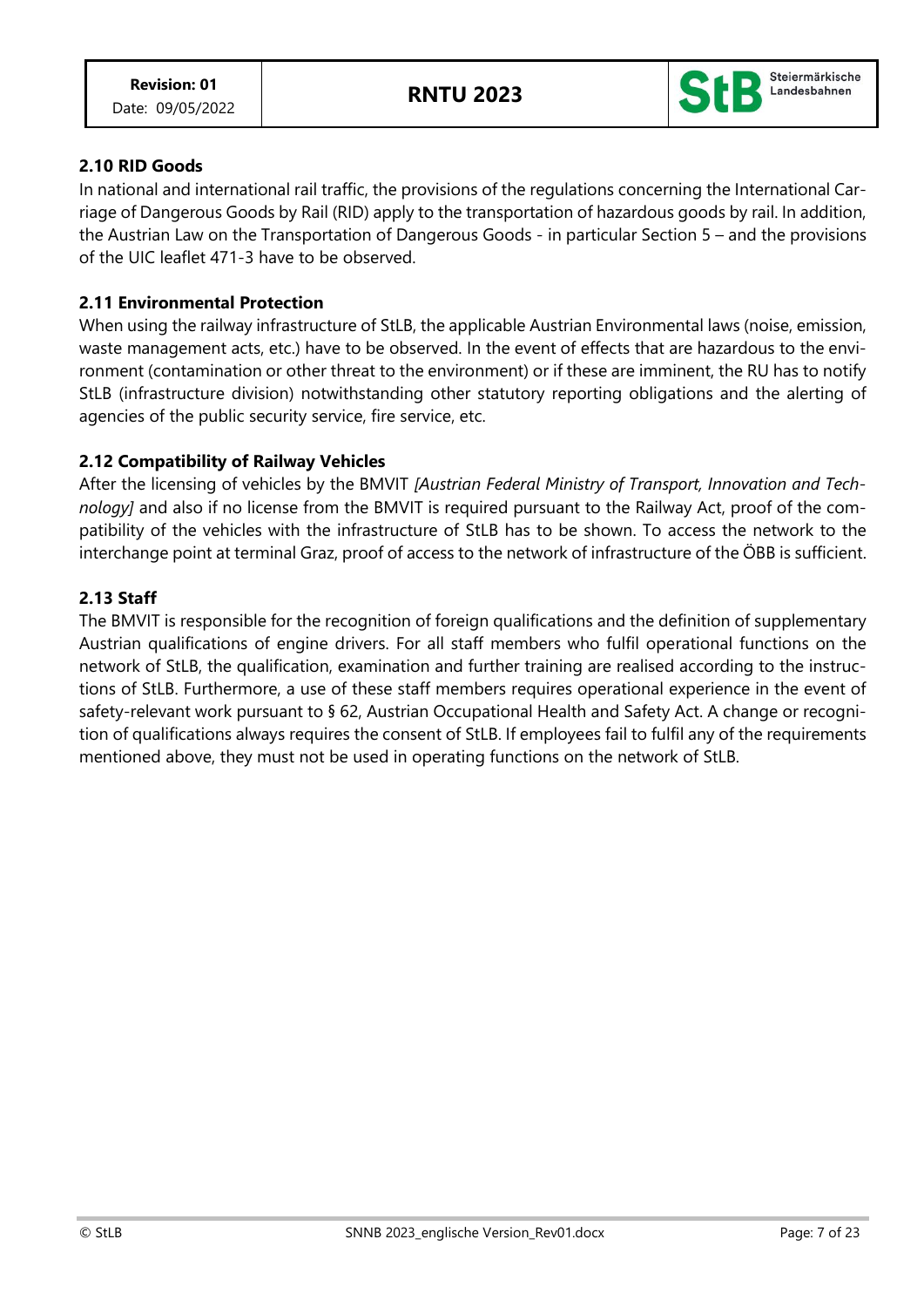

## **3. The StLB Railway Network Infrastructure Register**

### **3.1 Organisational Structure of StLB**

**3.2 Technical Description of the StLB Railway Network**

### **3.3 List of Operating Regulations and Timetable Documents**

### **3.1 Organisational Structure of StLB**

The company Steiermärkische Landesbahnen is an enterprise of the province of Styria.

### **3.2 Technical Description of the StLB Railway Network**

**<https://www.schig.com/register/infrastrukturregister>**

### **3.2.1 Freight Terminal Graz Süd/Werndorf**

#### **Interchange Point (km 0.0 to km 1.367)**

#### **General Data:**

| Classification of the line            | Main line railway                   |
|---------------------------------------|-------------------------------------|
| Line priority                         | A-network                           |
| Form of traction                      | Electric (15kV 16 2/3 Hz) or diesel |
| Operating hours of traffic scheduling | See Section 5                       |
|                                       | Mon – Fri 6.00 a.m. – 6:30 p.m.     |

#### **Information About Physical Structures:**

| Track gauge                                     | 1435 mm                      |
|-------------------------------------------------|------------------------------|
| Number of main lines                            |                              |
| Length of line operated                         | 1.367 km                     |
| Minimum radius between curves                   | 190 m                        |
| Allowed cant deficiency                         | Acc. to HL guidelines        |
| Allowed lateral acceleration                    | $0.85$ m/sec <sup>2</sup>    |
| Maximum slope                                   | $2.48 \%$                    |
| Maximum ramp gradient (gradient due to cant)    | No cant of the track present |
| Graduated transition of humps and valleys       | Acc. to HL guidelines        |
| Standard structure gauge on straight and curved | Acc. to HL guidelines        |
| track                                           |                              |
| Axle load and load per metre                    | Line class D4                |
| Wheel profile                                   | UIC standard profiles        |
| Distance between centres of lines               | Acc. to HL guidelines        |
| Maximum sea level                               | 322 m                        |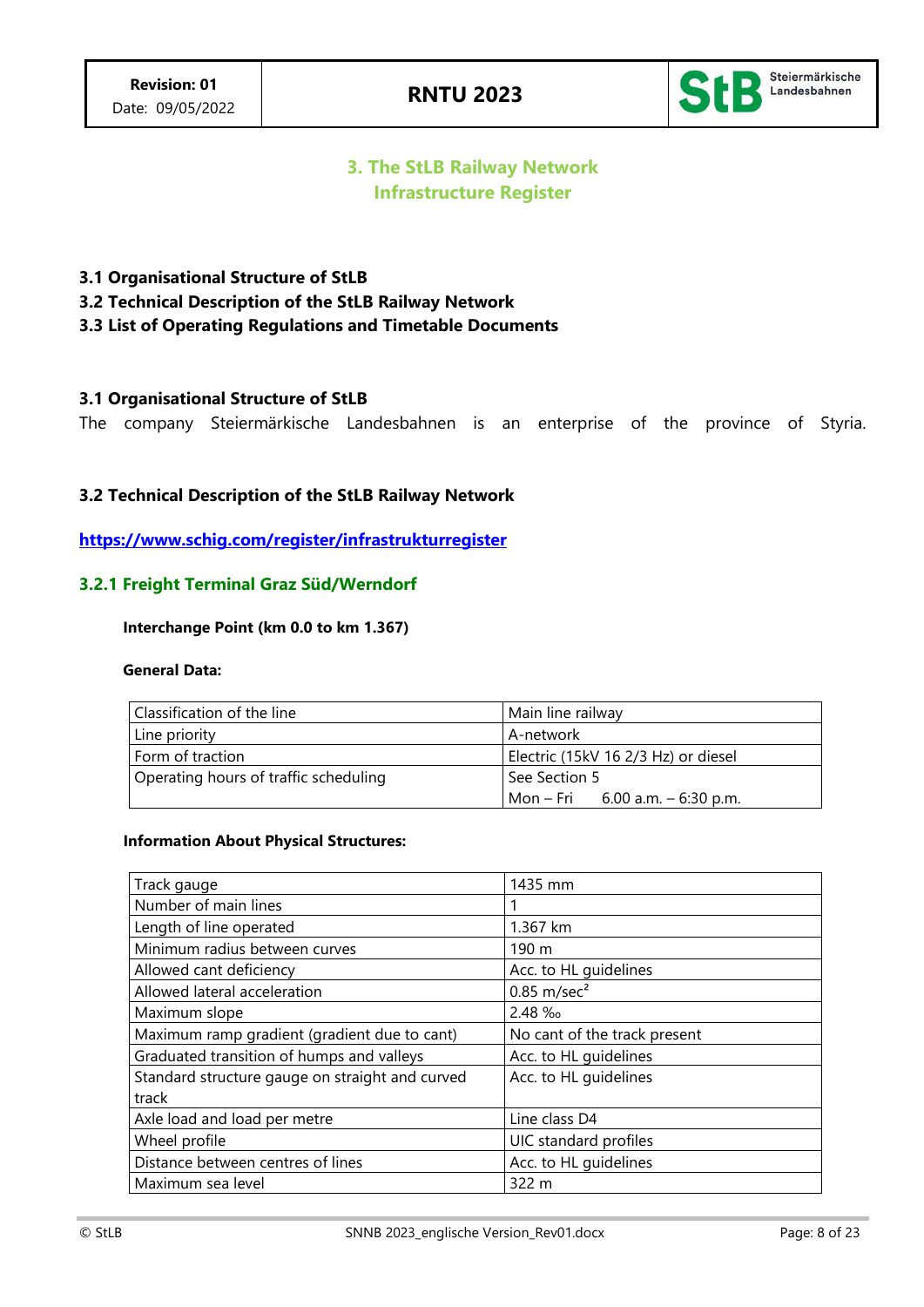

| Minimum structure clearance                              | Acc. to HL guidelines           |
|----------------------------------------------------------|---------------------------------|
| Minimum clearance between centres of lines               | Acc. to HL guidelines           |
| Equivalent taper                                         |                                 |
| Track bed quality                                        | Not relevant                    |
| Canting of the rail                                      |                                 |
| Points and crossings                                     |                                 |
| Track bed stability                                      |                                 |
| Traffic impact on structures                             |                                 |
| Maximum pressure variations in tunnels                   | Not required - no tunnel        |
| Crosswind                                                |                                 |
| Electric characteristics                                 |                                 |
| Noise and vibrations                                     |                                 |
| Platforms                                                | Not required - no PT            |
| Access/Penetration                                       |                                 |
| Existence of precautions for the evacuation of pas-      | Not required - no PT            |
| sengers and train staff from the train outside the       |                                 |
| platform                                                 |                                 |
| Existence and position of holding sidings that are in    |                                 |
| line with the TSI infrastructure of the high-speed rail- |                                 |
| way system                                               |                                 |
| Existence and position of stationary systems for the     |                                 |
| maintenance of trains which are in line with the TSI     |                                 |
| vehicles of the high-speed railway system                |                                 |
| Maintenance plan                                         | CCG maintenance instruction BBS |
| Rail fastening systems                                   |                                 |
| Sleepers and crossing timbers                            | Timber, concrete                |
| Water filling connection                                 | Available                       |

### **Information About Operations Process**

| Operator                                          | Steiermärkische Landesbahnen                  |
|---------------------------------------------------|-----------------------------------------------|
| Operations process                                | Freight traffic, V3-operation                 |
| Transition of vehicles from the network of ÖBB to | Transition of wagons from the network of      |
| the terminal and vice versa                       | CCG to the network of ÖBB and vice versa      |
|                                                   | takes place using the existing infrastructure |
|                                                   | in the interchange point (the junction points |
|                                                   | are outdoors at km 225.773 of the line Wien-  |
|                                                   | Spielfeld/Straß)                              |
| Permissible line speed                            | 60 km/h                                       |
| Maximum train length                              | 635 m                                         |
| Maximum train weight                              | Ri 1: 2750 t                                  |
|                                                   | Ri 2: 3000 t                                  |
| Minimum braked weight percentage                  | 6 %                                           |
| Required braked weight percentage                 | 70 %                                          |
| Locking braked weight percentage                  | 2 %                                           |
| Emergency brake override                          | No                                            |
| Composition of trains                             | pushed or pulled trains                       |
| Min. staff on board the trains:                   | 0:0 running; 1:0 running                      |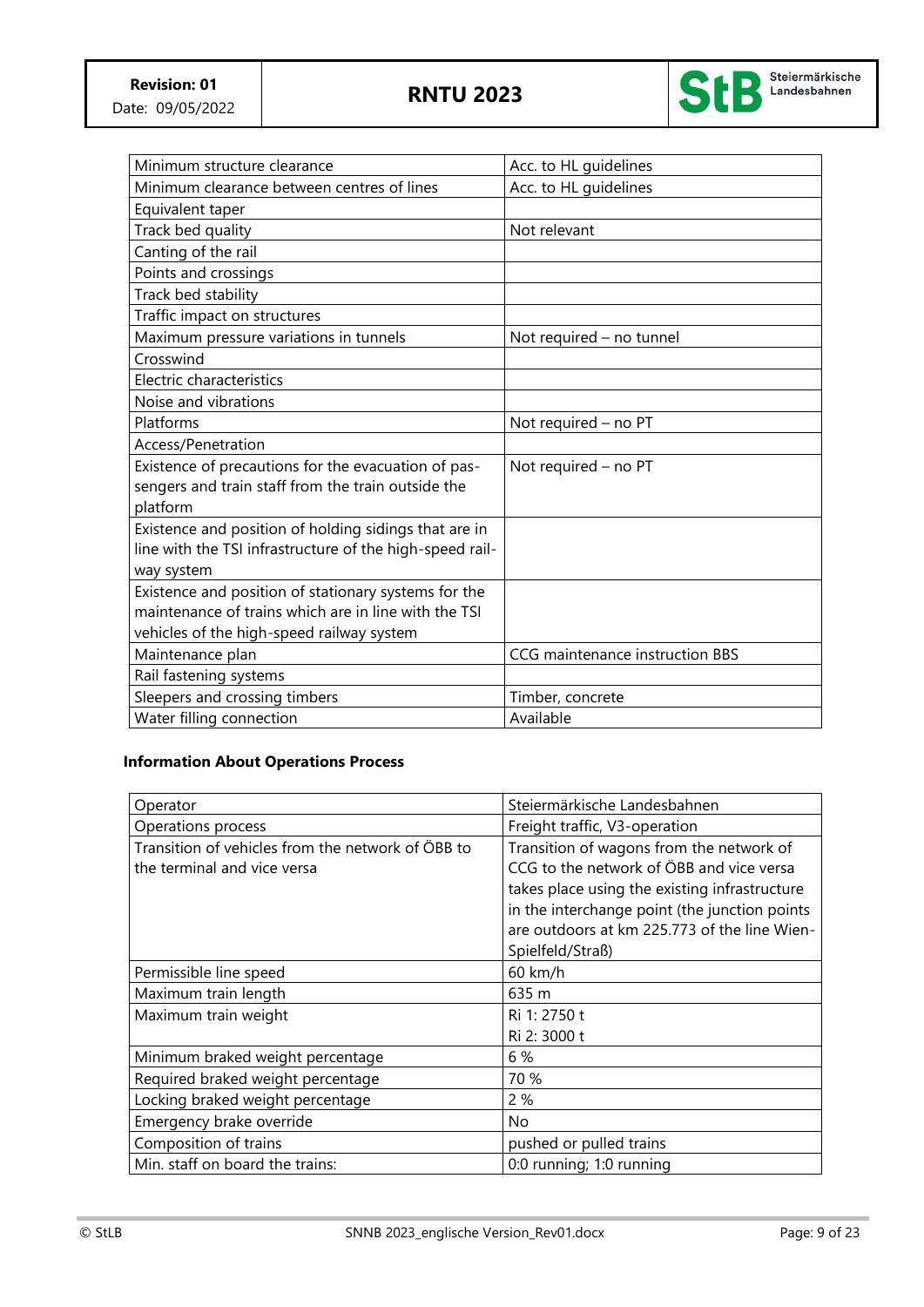

## **Information About Signalling and Telecommunication Systems:**

| Signalling system                                              | Entry signal and exit signal at Kalsdorf sta-<br>tion.<br>Entry signal and exit signal at interchange<br>point |
|----------------------------------------------------------------|----------------------------------------------------------------------------------------------------------------|
| Technical safety systems for level crossings                   | No                                                                                                             |
| Continuous automatic train-running control                     | No.                                                                                                            |
| Intermittent train-running control                             | Yes                                                                                                            |
| Automatic vigilance device (Tfz equipment)                     | Yes                                                                                                            |
| Train radio system                                             | C-channel                                                                                                      |
| Shunting radio equipment                                       | Yes (trunked radio)                                                                                            |
| Communication systems                                          | In-house CCG telephone network with con-<br>nection to ÖBB station Kalsdorf                                    |
| Railway safety installation and/or railway safety<br>equipment | Shunting signals in the interchange point                                                                      |

## **Information About Power Conducting Systems:**

| Power system                                          | Alternating current 16 2/3 Hz               |
|-------------------------------------------------------|---------------------------------------------|
| Overhead line voltage                                 | 15 kV                                       |
| Design of the contact wire                            | Standard ÖBB design                         |
| Minimum contact line height                           | Acc. to HL guidelines                       |
| Maximum contact line height                           | Acc. to HL guidelines                       |
| Profile of pantograph                                 | according to ÖBB and/or DB standard         |
| <b>Blind current and harmonics</b>                    | No restrictions for vehicles which are also |
|                                                       | approved for the ÖBB network                |
| Energy recovery option                                | Yes                                         |
| Maximum allowed power consumption per power           | No restrictions for vehicles which are also |
| car                                                   | approved for the ÖBB network                |
| Voltage and frequency                                 | 16 2/3 Hz, 15 kV                            |
| Maximum line speed                                    | 40 km/h                                     |
| Maximum power consumption of the trains               | Is in line with the feeding connecting ÖBB  |
|                                                       | contact line network (Wien-Spielfeld/Straß) |
| Power/Current limitation on board required: yes or    |                                             |
| no                                                    |                                             |
| Sections where regenerative braking on DC lines is    | $- - -$                                     |
| allowed                                               |                                             |
| Standard contact wire height                          | According to ÖBB sets of regulations        |
| Wind velocity for operation without limitations       | According to ÖBB sets of regulations        |
| Curve of mean contact force (AC, C, C1, C2; DC 1,5kv, | According to ÖBB sets of regulations        |
| DC 3,0 kv)                                            |                                             |
| Distance between pantographs                          | According to ÖBB sets of regulations        |
| Maximum contact wire temperature at standstill,       |                                             |
| only direct current system                            |                                             |
| Phase separation sections: Type of neutral sections   | $- - -$                                     |
| used, information about operation                     |                                             |
| System separation sections: Type of neutral sections  |                                             |
| used                                                  |                                             |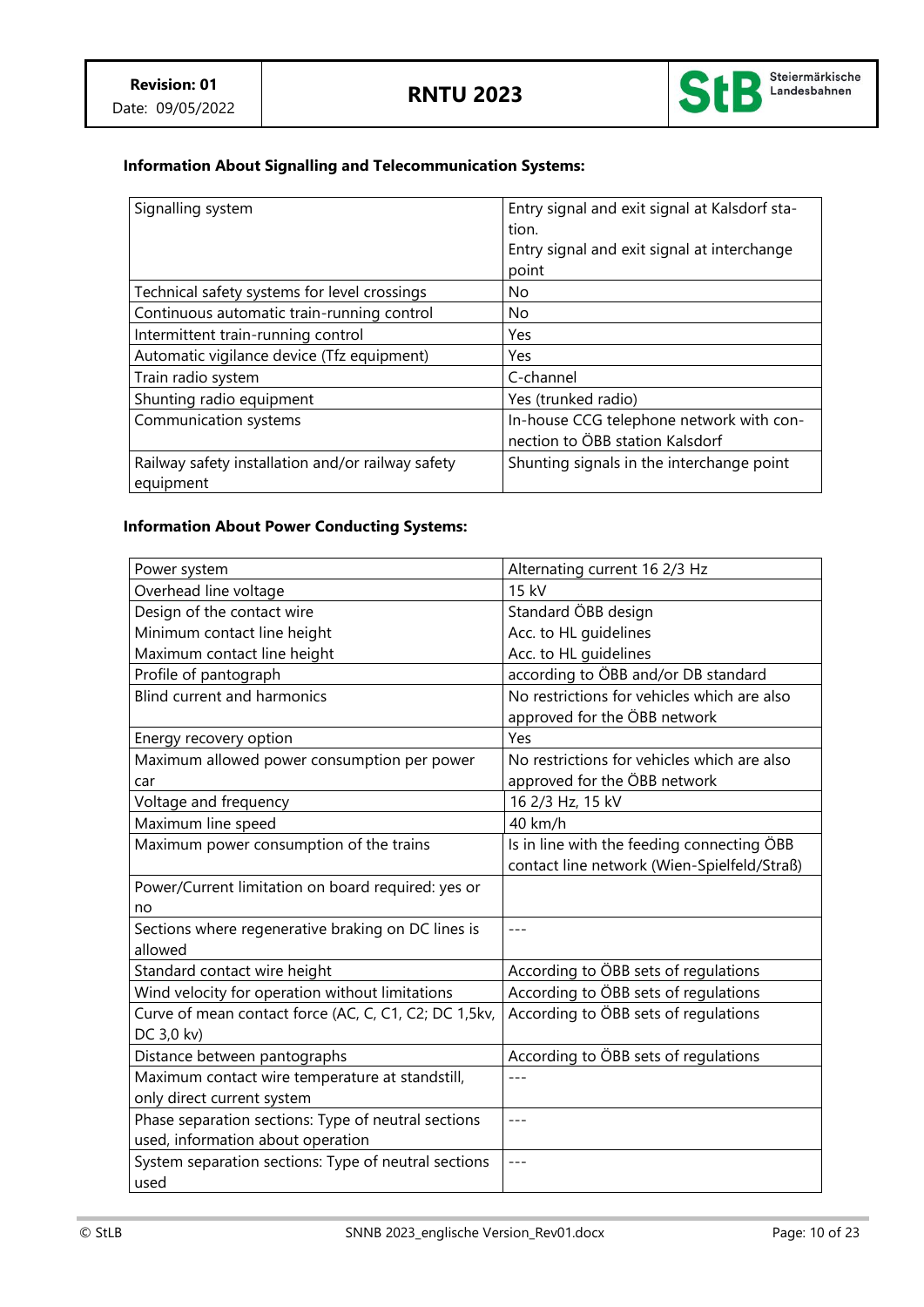

| Operational data: Information about operation       |     |
|-----------------------------------------------------|-----|
| Coordination of electric protection – automatic re- | Yes |
| closing (yes/no)                                    |     |
| Limitations for allowed maximum current             | No  |
| Special cases taken into consideration              |     |
| Other deviations from the TSI requirements          |     |

#### **Terminal Area (km 0.983 to km 3.022)**

#### **General Data:**

| l Form of traction                    | Diesel                               |
|---------------------------------------|--------------------------------------|
| Operating hours of traffic scheduling | See Section 5                        |
|                                       | Mon – Fri<br>6.00 a.m. $-$ 6:30 p.m. |

#### **Information About Physical Structures:**

| Track gauge                                     | 1435 mm                      |
|-------------------------------------------------|------------------------------|
| Length of line operated                         | 2.039 km                     |
| Minimum radius between curves                   | 190 m                        |
| Allowed cant deficiency                         | HL guidelines                |
| Allowed lateral acceleration                    | $0.85$ m/sec <sup>2</sup>    |
| Maximum slope                                   | 4.0 ‰                        |
| Maximum ramp gradient (gradient due to cant)    | No cant of the track present |
| Graduated transition of humps and valleys       | HL quidelines                |
| Standard structure gauge on straight and curved | HL guidelines                |
| track                                           |                              |
| Axle load and load per metre                    | Line class D4                |
| Wheel profile                                   | UIC standard profiles        |
| Distance between centres of lines               | HL guidelines                |
| Maximum sea level                               | 319 m                        |
| Minimum structure clearance                     | Acc. to HL guidelines        |
| Minimum clearance between centres of lines      | Acc. to HL guidelines        |
| Equivalent taper                                |                              |
| Track bed quality                               | Not relevant                 |
| Canting of the rail                             |                              |
| Points and crossings                            |                              |
| Track bed stability                             |                              |
| Traffic impact on structures                    |                              |
| Maximum pressure variations in tunnels          | Not required - no tunnel     |
| Crosswind                                       |                              |
| Electric characteristics                        |                              |
| Noise and vibrations                            |                              |
| Platforms                                       | Not required - no PT         |
| Access/Penetration                              |                              |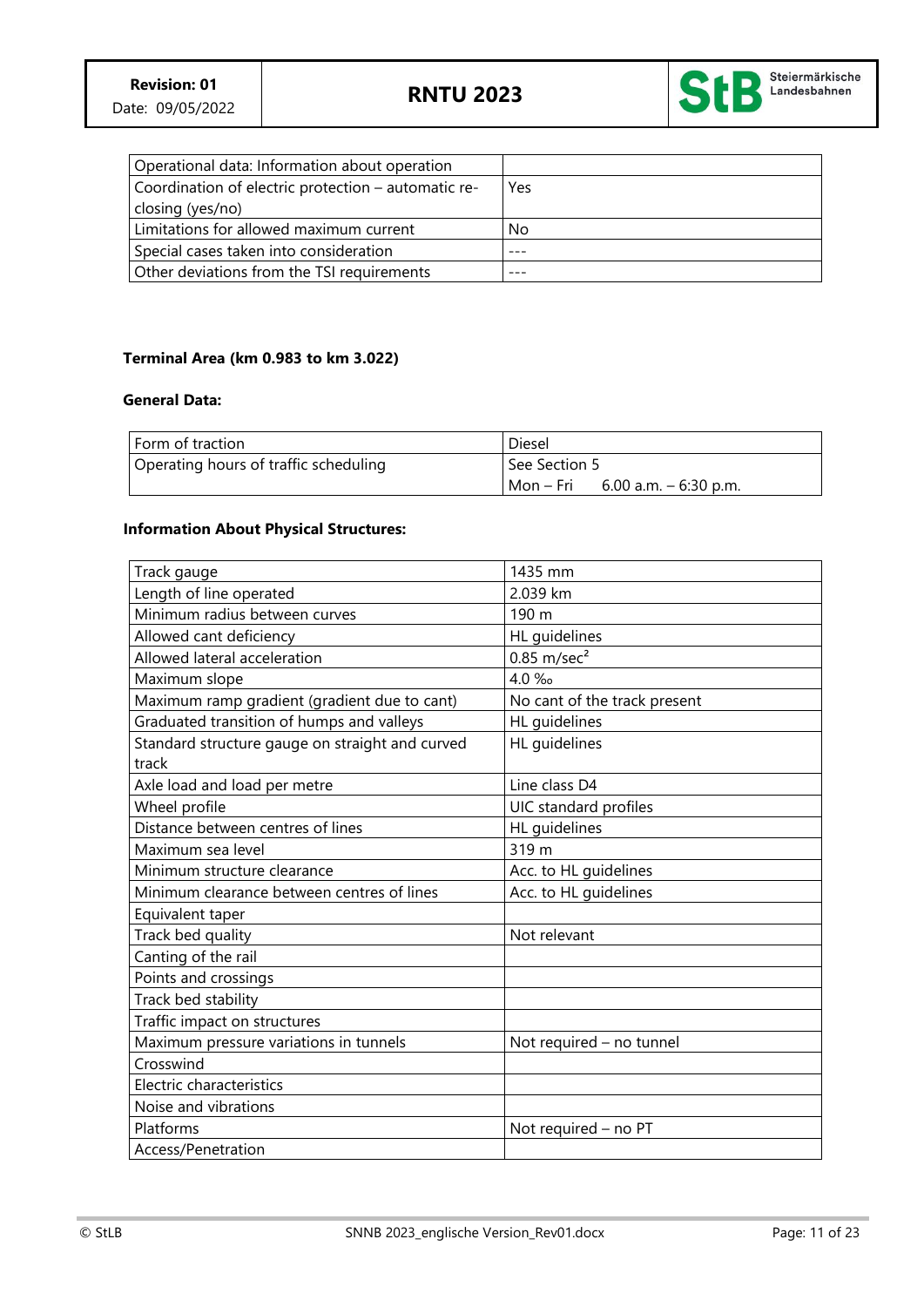

| Existence of precautions for the evacuation of pas-<br>sengers and train staff from the train outside the | Not required - no PT            |
|-----------------------------------------------------------------------------------------------------------|---------------------------------|
| platform                                                                                                  |                                 |
| Existence and position of holding sidings that are in                                                     |                                 |
| line with the TSI infrastructure of the high-speed rail-                                                  |                                 |
| way system                                                                                                |                                 |
| Existence and position of stationary systems for the                                                      |                                 |
| maintenance of trains which are in line with the TSI                                                      |                                 |
| vehicles of the high-speed railway system                                                                 |                                 |
| Maintenance plan                                                                                          | CCG maintenance instruction BBS |
| Rail fastening systems                                                                                    |                                 |
| Sleepers and crossing timbers                                                                             | Timber, concrete                |
| Water filling connection                                                                                  | Available                       |

## **Information About Operations Process**

| Operator                                | Steiermärkische Landesbahnen |
|-----------------------------------------|------------------------------|
| Operations process                      | Freight traffic,             |
|                                         | only shunting runs possible  |
| Permissible line speed                  | 40 km/h                      |
| Maximum length of the shunting elements | 700 m                        |

#### **Information About Signalling and Telecommunication Systems:**

| Signalling system                                 | None                                         |
|---------------------------------------------------|----------------------------------------------|
| Technical safety systems for level crossings      | No                                           |
| Continuous automatic train-running control        | No.                                          |
| Intermittent train-running control                | No.                                          |
| Automatic vigilance device                        | Yes                                          |
| Train radio system                                | No.                                          |
| Shunting radio equipment                          | In-house CCG radio system                    |
| Communication systems                             | In-house CCG telephone network               |
| Railway safety installation and/or railway safety | Shunting signal box with points electrically |
| equipment                                         | operated on site                             |

#### **Miscellaneous**

| Transshipment facilities for the KLV zone | 2 gantry cranes, 45 t, |
|-------------------------------------------|------------------------|
| Power supply with industrial power        | 380 V, 50 Hz, 32 A     |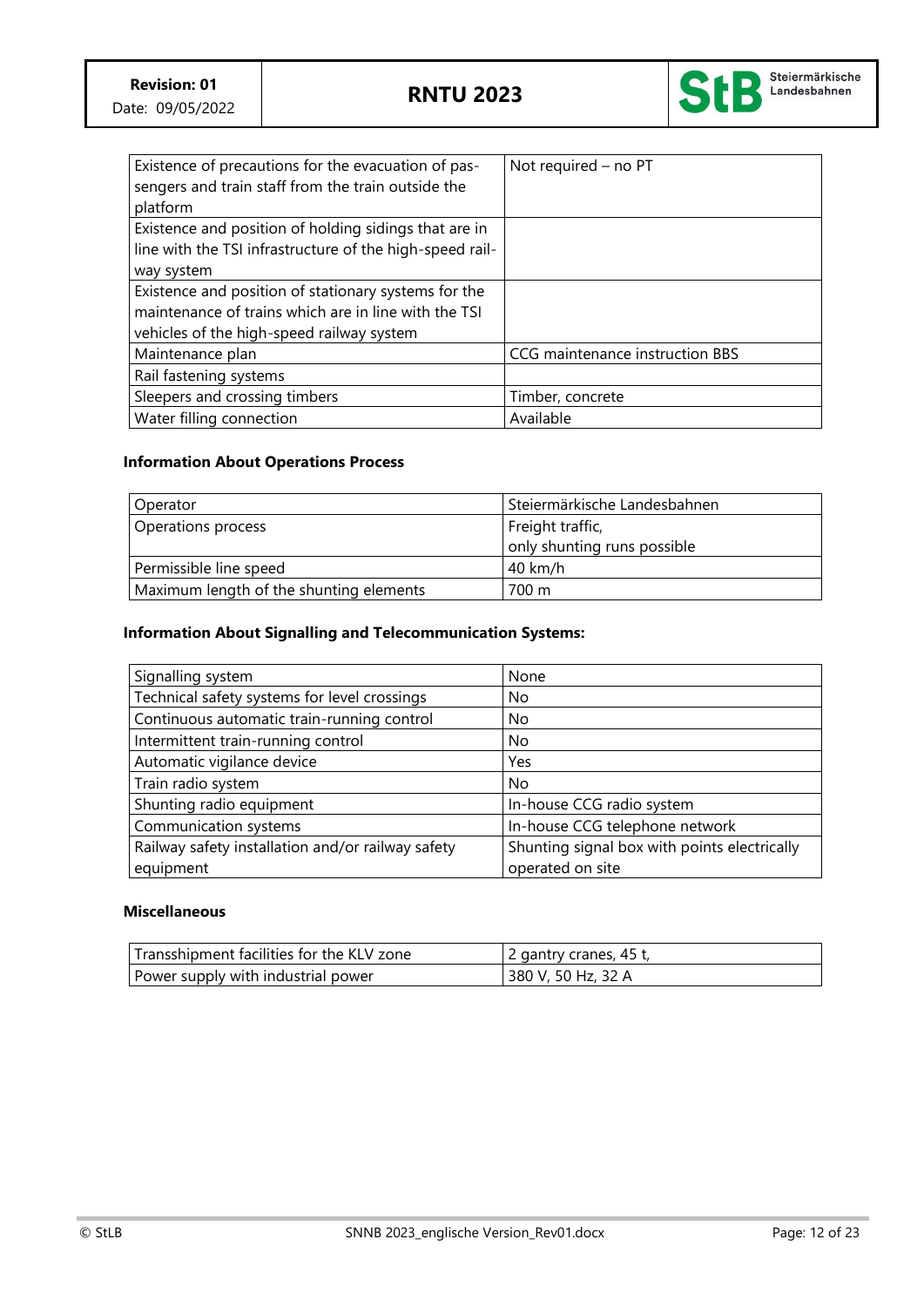

### **3.3 List of Operating Regulations and Timetable Documents**

### **Operating Regulations for the Interchange Point Terminal Graz Süd (KAT)**

| List of in-house standards to be issued<br>in the current version |                                                           |         |  |
|-------------------------------------------------------------------|-----------------------------------------------------------|---------|--|
|                                                                   |                                                           |         |  |
| Standard                                                          | Designation                                               | Comment |  |
| $V$ 2 ( $\overline{O}$ BB)                                        | Signal regulation                                         |         |  |
| $V$ 3 ( $\overrightarrow{OBB}$ )                                  | Operating regulation                                      |         |  |
| ZSB (ÖBB)                                                         | Additional provisions to the signal and operating regula- |         |  |
|                                                                   | tion                                                      |         |  |
| M 26 (ÖBB)                                                        | Braking regulation                                        |         |  |

### **Transition to ÖBB Lines**

The regulations of ÖBB apply to the transition to ÖBB lines.

#### **Legal Framework**

List of the legal framework for access to the freight terminal Graz Süd/Werndorf.

| Verzeichnis der internationalen und nationalen gesetzlichen Rahmenbedingungen |                                                                |        |
|-------------------------------------------------------------------------------|----------------------------------------------------------------|--------|
| Shortcut                                                                      | Title                                                          | Remark |
|                                                                               |                                                                |        |
| EisbG                                                                         | Eisenbahngesetz 1957                                           |        |
| EisbBBV                                                                       | Eisenbahnbau- und -betriebsverordnung                          |        |
| EisbAV                                                                        | Eisenbahn-ArbeitnehmerInnenschutzverordnung                    |        |
| EisbBFG                                                                       | Eisenbahn-Beförderungs- und Fahrgastrechtegesetz               |        |
| EisbEPV                                                                       | Eisenbahn-Eignungs- und Prüfungsverordnung                     |        |
| EisbSV                                                                        | Eisenbahnschutzvorschriften                                    |        |
| <b>AVV</b>                                                                    | Allgemeiner Vertrag über die Verwendung von Güterwagen         |        |
| <b>RID</b>                                                                    | Übereinkommen über die Übergabe von RID-Gütern im in-          |        |
|                                                                               | ternationalen Verkehr                                          |        |
| <b>TSI OPE</b>                                                                | Technische Spezifikationen für die Interoperabilität zum Teil- |        |
|                                                                               | system "Verkehrsbetrieb und Verkehrssteuerung"                 |        |

The current version is available at<https://www.ris.bka.gv.at/> and [https://eur-lex.europa.eu/homep](https://eur-lex.europa.eu/homepage.html?locale=de)[age.html?locale=de.](https://eur-lex.europa.eu/homepage.html?locale=de)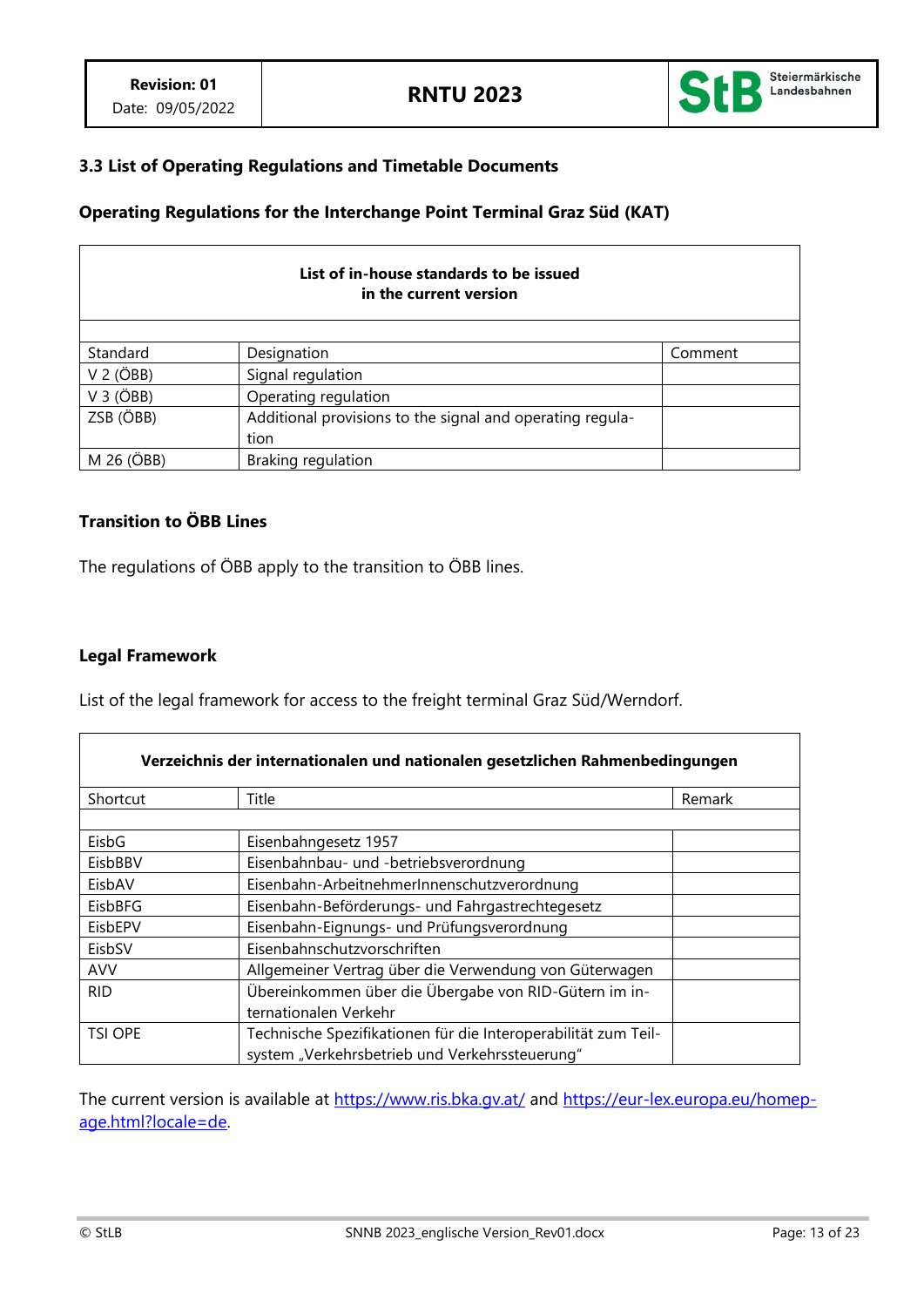

## **4. Allocation of Railway Infrastructure Capacity**

#### **4.1 General**

- **4.2 Ordering of Railway Infrastructure Capacity**
- **4.3 Ordering Terms**
- **4.4 Allocation of Railway Infrastructure Capacity**
- **4.5 Construction Management Planning**
- **4.6 Use of Railway Infrastructure**

### **4.1 General**

The allocation body decides on the allocation of railway infrastructure capacity in an anti-discriminatory manner considering the applicable legal regulations of the Railway Act as amended from time to time.

Pursuant to § 62, Section 3, Railway Act, the performing of the tasks connected with the function of an allocation body by a railway infrastructure undertaking which is not independent of railway undertakings legally, organisationally and regarding its decisions is inadmissible for networked railways. Such a railway infrastructure undertaking has to assign all tasks connected with the function of an allocation body either to Schieneninfrastruktur-Dienstleistungsgesellschaft mbH or to another suited company and/or a suitable agency, but only to the two last mentioned ones if these are independent of railway undertakings legally, organisationally and regarding its decisions and perform no railway transportation services themselves, by way of a written agreement, which then have to perform these tasks as allocation body instead of the railway infrastructure undertaking on their own authority; the agreement must contain no provision that would impair a law-compliant performance of the tasks connected with the function of an allocation body or would make it impossible.

Pursuant to § 63, Section 1, EisbG, the allocation body has to perform the allocation of railway infrastructure capacity to parties entitled to railway infrastructure capacity under appropriate, non-discriminatory and transparent conditions according to the principles of equal treatment and a use of the railway infrastructure that is as efficient as possible.

The allocation body undertakes to comply with the allocation principles of § 63 EisbG in the best possible way.

The allocation of railway infrastructure capacity and the granting of the minimum access package have to be carried out, with the exception of § 70a, Section 4, EisbG, in the form of a written agreement which has to contain all transparent and non-discriminatory conditions in connection with the access to the railway infrastructure and the granting of the minimum access package with a view to the administrative, technical and financial arrangements. For the railway infrastructure capacity on the lines for which StLB does not fulfil the function of an allocation body itself, SCHIG has to conclude agreements with the parties entitled to railway infrastructure capacity on behalf and for the account of StLB.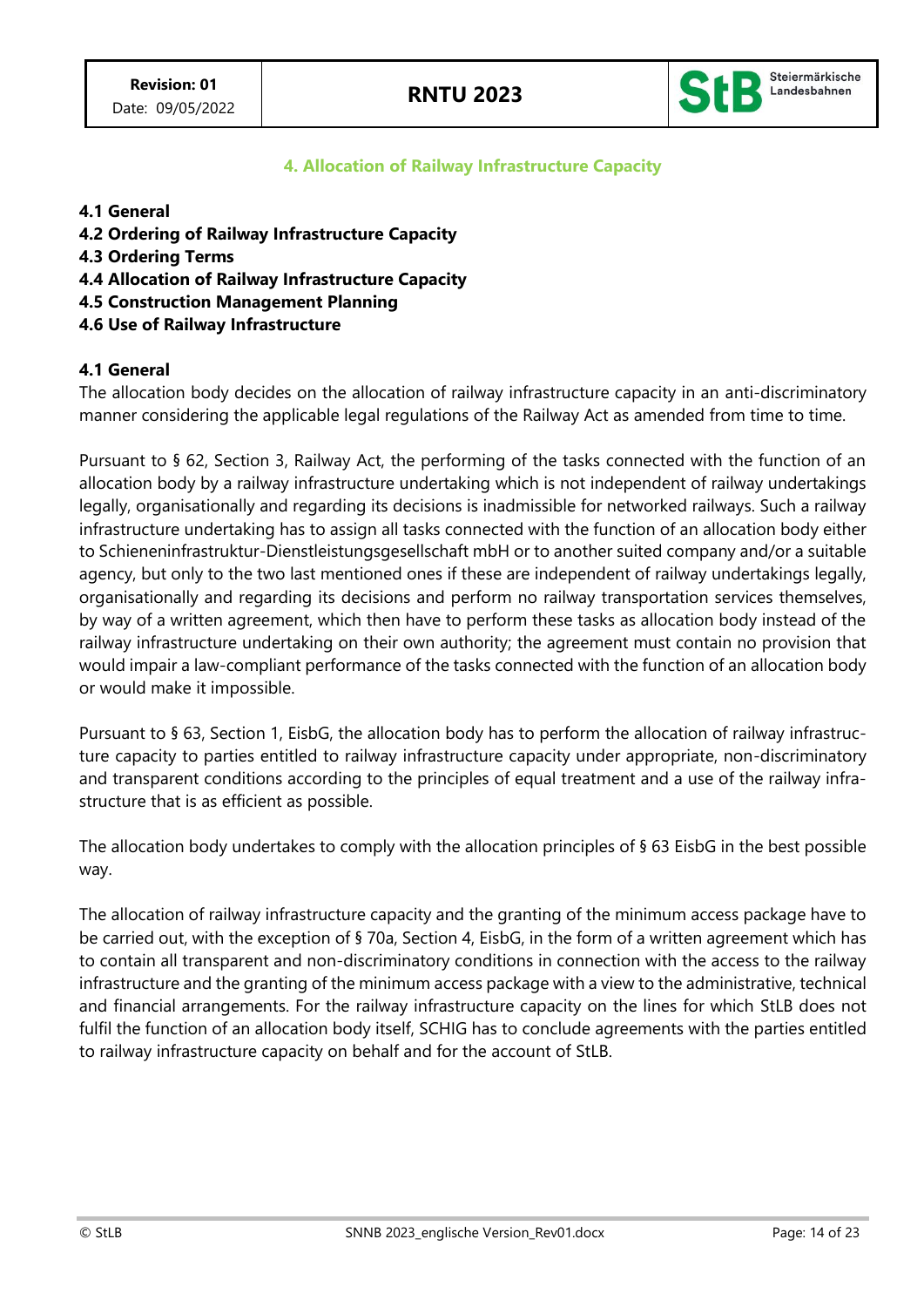

## **4.2 Train Path Ordering**

### **4.2.1 Procedure**

The party entitled to railway infrastructure capacity addresses its order for railway infrastructure capacity to the allocation body in charge pursuant to Section 1.3 in writing. An order for railway infrastructure capacity has to be placed with the order forms contained in the Annex (Annex C) and has to comprise the following information:

- Traffic relation
- **Time (location, stops, service days)**
- Train weight, length
- Power car
- Speed (v/max)
- Braking options
- Special factors (e.g. vehicle manipulations, exclusions, staff replacement, KLV profiles, RID, special loads etc.)

Any missing information has to be passed on by the RU upon request by StLB within three working days at the latest, otherwise the order for railway infrastructure capacity will be deemed not placed in time.

### **4.3 Ordering Terms**

The following ordering terms apply:

**For the annual timetable** (start in the middle of December of each year)

Main ordering date for railway infrastructure capacity: 15 September 2022

First follow-up order: 22 September 2022 (dealt with on the basis of remaining capacity)

## **For traffic during the year** (putting in circulation based on traffic advice)

- Order date two months before running insofar as possible.
- As standard, two weeks before running at the latest insofar as possible
- In special exceptional cases, up to one working day before running.

The date specified in each case is the end of the respective term.

Orders for railway infrastructure capacity that are received complete and in time by the allocation body constitute the basis for the network timetable preparation (annual timetable preparation).

## **4.4 Allocation of Railway Infrastructure Capacity**

### **4.4.1 Phase I – Main Ordering Phase**

The term for the making of requests by parties entitled to railway infrastructure capacity for the allocation of railway infrastructure capacity to be included in the network timetable ends on 31 August – see ordering terms.

The allocation body will grant all requests from parties entitled to railway infrastructure capacity for the allocation of railway infrastructure capacity as far as that is possible.

## **Priorities for the allocation of railway infrastructure capacity**

The party entitled to railway infrastructure capacity notifies the allocation body pursuant to § 65, Section 5, EisbG about filing its request for the allocation of railway infrastructure capacity for or the purpose of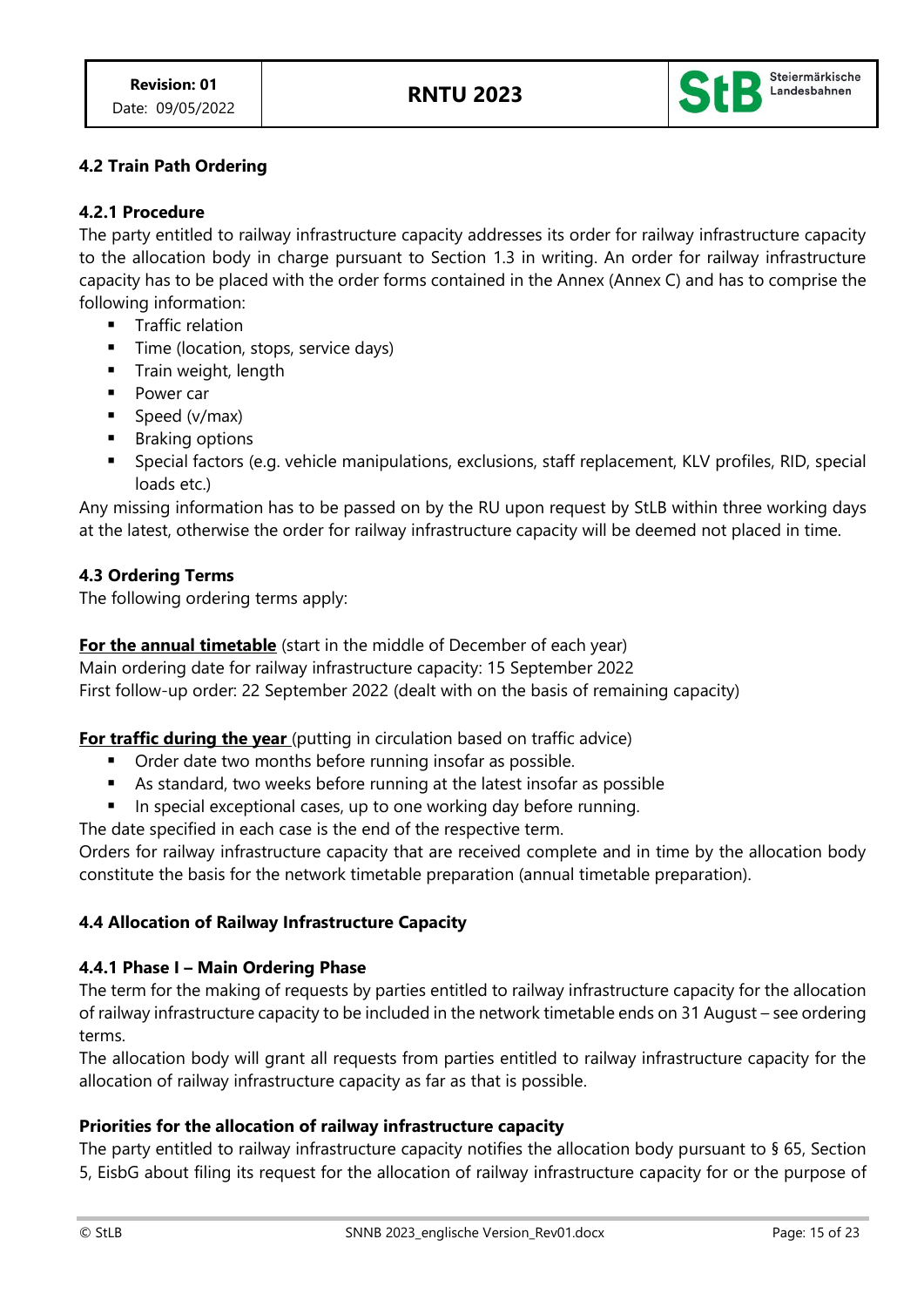

the railway transportation of passengers on railways mentioned in § 57c, Section 1, EisbG at least 18 months before the network timetable will become effective.

The allocation body prioritises special railway transportation services in the cases defined in § 65c, Section 3, EisbG, in the network timetable preparation procedure. The following priority rule applies:

- 1. Request for the allocation of railway infrastructure capacity fixed pursuant to § 63, Section 2
- 2. Request for the allocation of railway infrastructure capacity for the fulfilment of public-sector obligations in passenger traffic in the peak-traffic hours
- 3. Request for the allocation of railway infrastructure capacity based on the order of the social benefit of the railway traffic services on which they are based; a higher social benefit has to be attributed to freight traffic services, in particular cross-border freight traffic services, than to passenger traffic services

The peak-traffic hours (on workdays) pursuant to § 65 c, Section 3, EisbG, are:

Mon – Fri 05.00 - 09.00 a.m. 01.00 - 07.00 p.m.

Sat 05.00 - 09.00 a.m.

## **4.4.2 Phase II – Coordination Procedure**

If different requests of parties entitled to access for the allocation of railway infrastructure capacity which would have to be considered for the preparation of the network timetable prove to be incompatible during the preparation of the network timetable, the allocation body will endeavour pursuant to § 65b, Section 1, EisbG, to reach a mutual agreement by coordinating the requests of the parties entitled to railway infrastructure capacity for the allocation of railway infrastructure capacity and by carrying on negotiations with the parties entitled to railway infrastructure capacity.

## **4.4.3 Phase III – Hearing**

SCHIG mbH as the allocation body will hear all parties entitled to railway infrastructure capacity that requested or non-committally inquired for the allocation of railway infrastructure capacity and third parties which want to comment on any effects of the network timetable on their ability to make use of railway transportation services in the respective network timetable period in connection with the draft for the network timetable and grant them a period of one month to make their statements.

## **4.4.4 Phase IV - Coordination 2**

In the cases in which requests of parties entitled to railway infrastructure capacity for the allocation of railway infrastructure capacity which would have to be considered for the preparation of the network timetable and which cannot be granted in an adequate scope after coordination of the requested railway infrastructure capacity upon consultation of the requesting party entitled to access, SCHIG as the allocation body will declare the respective railway infrastructure overloaded without delay. This declaration will also be made if it is foreseeable that the capacity of the railway infrastructure will not be sufficient in the near future.

## **4.4.5 Phase V – Dispute Settlement**

Pursuant to § 65b, Section 3, EisbG, the allocation body established a dispute settlement system for the purpose of the fast settlement of disputes between parties entitled to railway infrastructure capacity with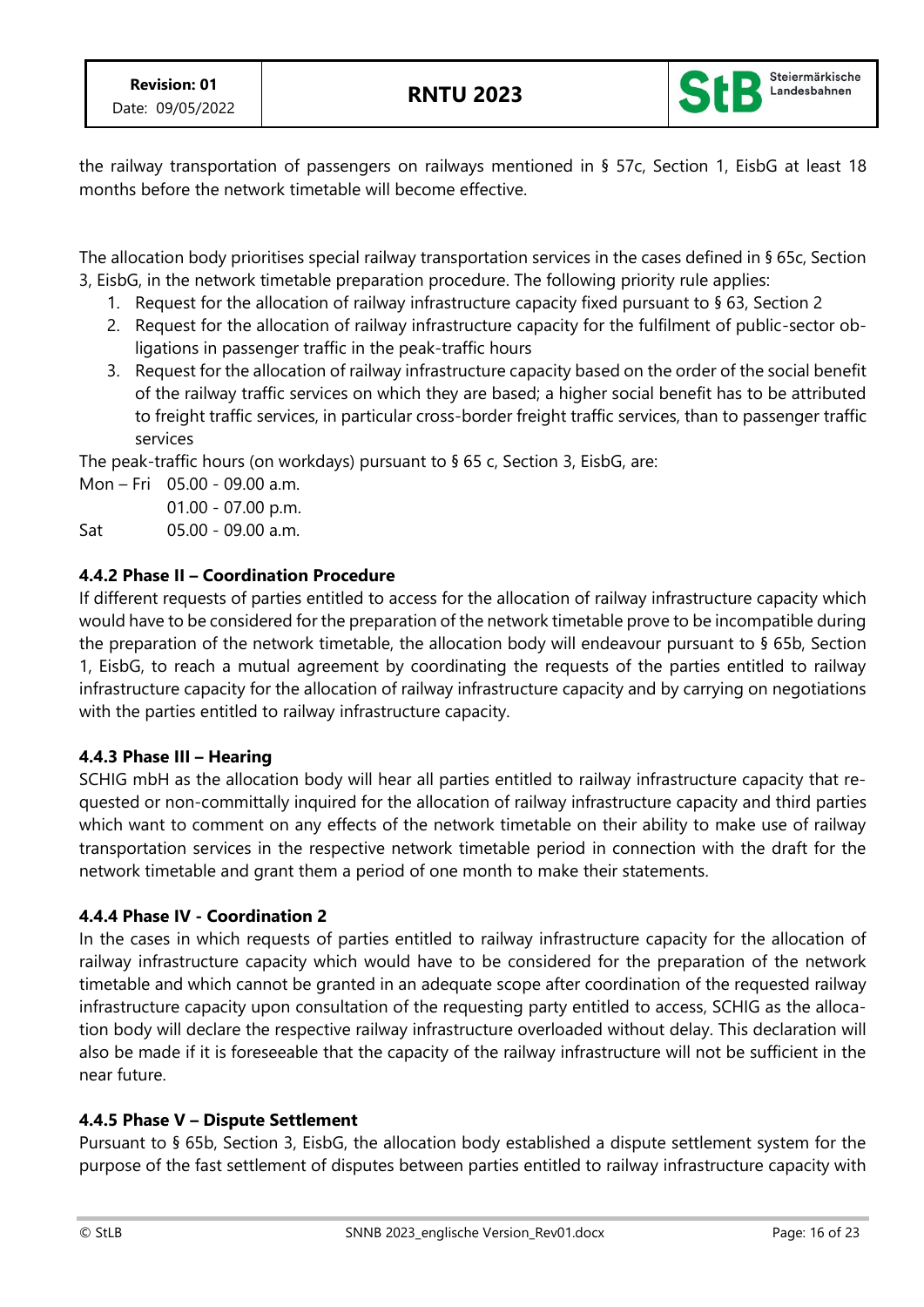

a view to the allocation of requested railway infrastructure capacity, which ensures decisions on disputes within ten working days.

## **4.4.6 Phase VI – "Overloaded Railway Infrastructure"**

If requests for the allocation of railway infrastructure capacity result in a "declaration of overloaded railway infrastructure", the following procedure has to be followed for this railway infrastructure capacity and the following priority criteria will be applied:

If the dispute settlement system results in no solution of the railway infrastructure capacity conflict, SCHIG as allocation body will decide finally based on the prioritisation rules pursuant to § 65c, Section 3, EisbG. At the same time, the allocation body declares the respective railway infrastructure section overloaded pursuant to § 65c, Section 1, EisbG. This will also be done if it is to be foreseen that the capacity of the railway infrastructure will not be sufficient in the near future.

The rejection of a request of parties entitled to railway infrastructure capacity for the allocation of railway infrastructure capacity will be made in writing by the allocation body, specifying the reasons for that.

### **4.4.7 Dates for the Allocation of Railway Infrastructure Capacity for the Timetable Year 2023**

The timetable year 2023 is from 11 December 2022 to 09 December 2023 Network timetable preparation by SCHIG: 30 September 2022 The date specified in each case is the end of the respective term. The network timetable will become effective on 09 December 2022.

## **Allocation of railway infrastructure capacity for traffic "during the year" (ad-hoc traffic)**

The prioritisation of requests for the allocation of railway infrastructure capacity is carried out for traffics that concern the valid timetable based on the "first come – first serve" principle, i.e. requests that were submitted earlier will be chosen over ones that are submitted later. The date of the postmark or the fax shall be relevant.

Putting into circulation based on traffic advice:

- In the event of train path ordering two months early, about three weeks before start of traffic,
- otherwise as quickly as possible, within five working days at any rate,

- in special exceptional cases, up to one workday before service.

### **4.5 Construction Management Planning**

On its railway infrastructure, StLB performs all the work or measures in connection with the provisioning and the development of the railway infrastructure (investments, maintenance work, inspection work, checks, etc.) in accordance with the applicable guidelines and regulations.

About work that is scheduled a longer period of time ahead which results in major disruptions of the operations process and in particular require measures (such as rail replacement services) on the part of the infrastructure user, StLB will always inform the RU six months in advance, at the latest, however, two months before the start of the work or the measures.

StLB will inform the RU about all other kinds of work or measures as early as possible after having become aware of the requirement.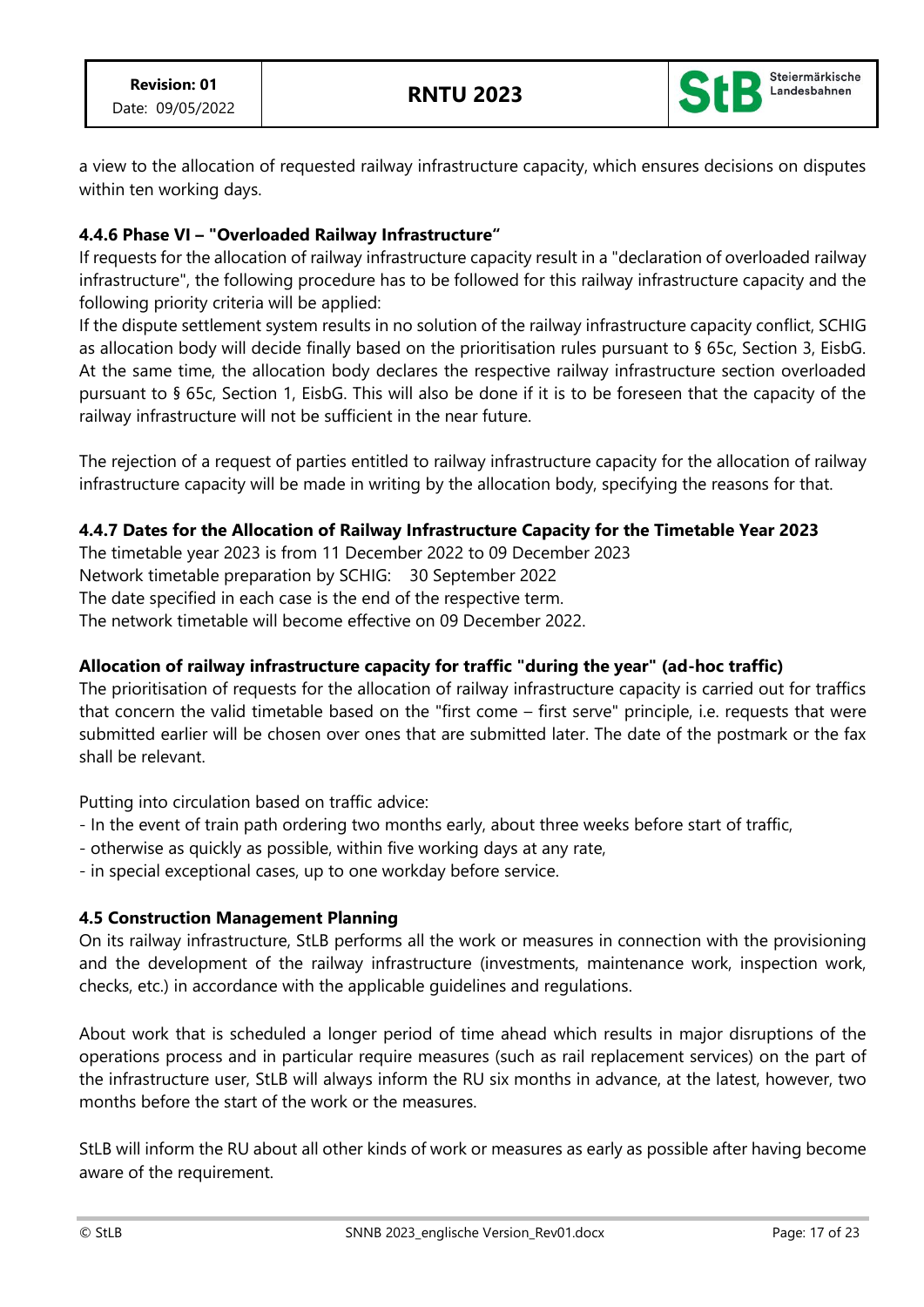

Unless special reasons are given, StLB will always carry out all the work in such a way as to minimise the effects on the railway transportation services of the RU.

### **4.6 Use of Railway Infrastructure**

A shared use of railway infrastructure is possible according to § 53a Section 1 EisbG.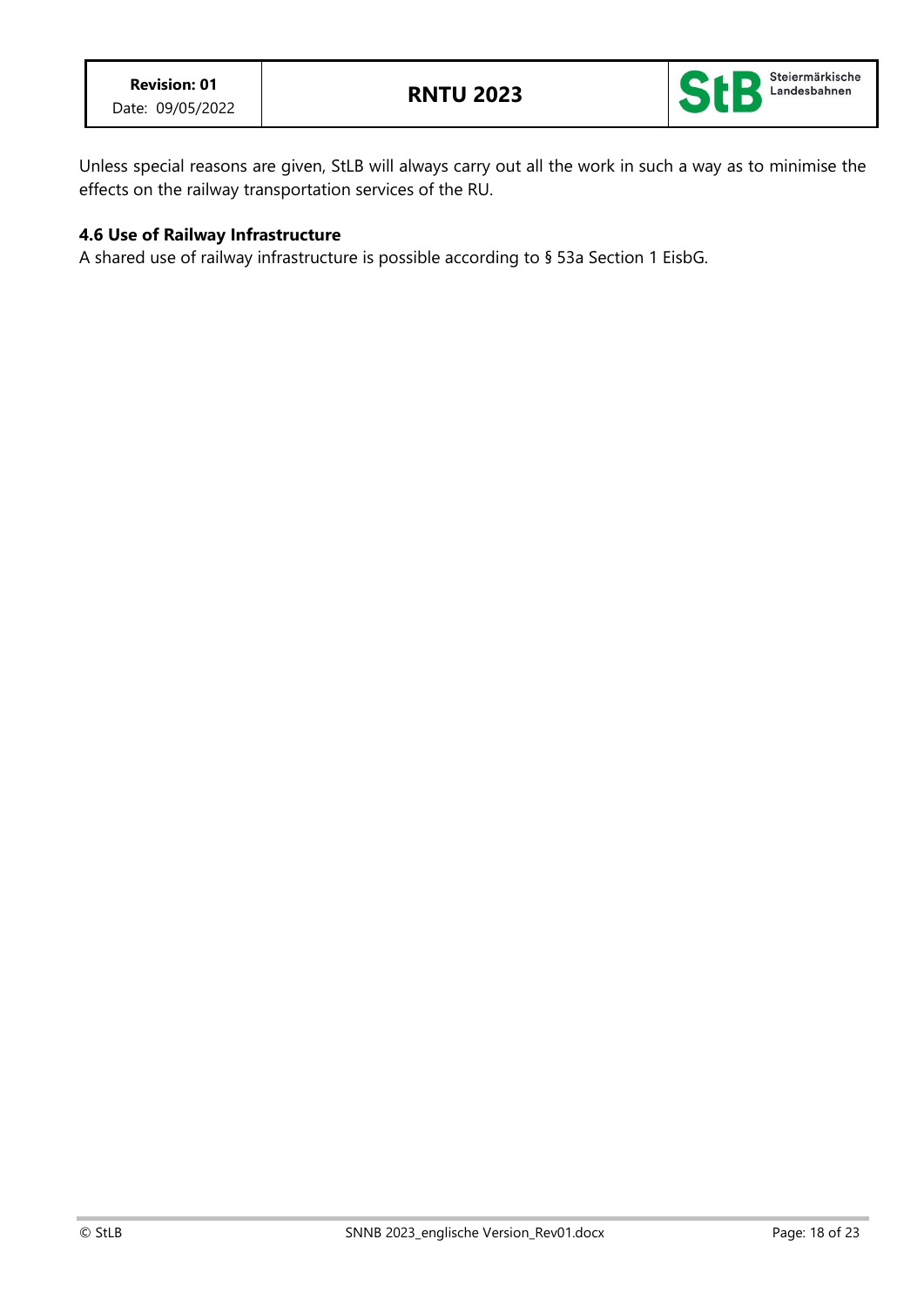

#### **5. Usage Fee**

(valid for the timetable year 2023)

## **5.1 Freight Terminal Graz Süd/Werndorf**

### **5.2 Permission Cards**

### **5.1 Freight Terminal Graz Süd/Werndorf:**

### **5.1.1 Services acc. to § 58b Abs 1 EisbG - Services 5.1.3 Services acc. to § 58b Abs 2 EisbG – Additional Services 5.1.4 Services acc. to § 58b Abs 3 EisbG - Ancillary Services**

StLB allows railway undertakings (RUs) the use of the railway infrastructure of the freight terminal Graz Süd/Werndorf within the scope of availability for the performing of the railway transportation services.

### **5.1.1 Services acc. to § 58b, Section 1, EisbG – Services**

A usage fee has to be paid for access to the railway infrastructure of the freight terminal Graz Süd/Werndorf. It applies during the scheduled operating hours specified below, consists of the following parts and is calculated (excl. of VAT) as follows:

| <b>Services</b>                                       | Fee                                                       |           |
|-------------------------------------------------------|-----------------------------------------------------------|-----------|
| Use of the tracks and points at the interchange       | Per 2-axle wagon and direction                            | 2.85<br>€ |
| point                                                 | Per 4-axle wagon and direction                            | 4.69<br>€ |
|                                                       | Per wagon with more than 4 axles                          |           |
|                                                       | and direction                                             | 6.48<br>€ |
| Use of the tracks and points in the terminal          | Per 2-axle wagon and direction                            | 2.85<br>€ |
|                                                       | Per 4-axle wagon and direction                            | 4.69<br>€ |
|                                                       | Per wagon with more than 4 axles                          |           |
|                                                       | and direction                                             | 6.48<br>€ |
| Train control including use of facilities for signal- | Per train running incl. power car                         | € 63.58   |
| ling, security and communication per train run        |                                                           |           |
| including power car (charging per entry and exit,     |                                                           |           |
| not for internal shunting runs)                       |                                                           |           |
| Use of supply installations for traction current      |                                                           |           |
| Information that is required for the performance      |                                                           |           |
| or operation of the railway transportation service    |                                                           |           |
| for which the railway infrastructure capacity was     |                                                           |           |
| allocated.                                            |                                                           |           |
| Joint use of the holding sidings for wagon            | Day 0-7                                                   | €<br>0,00 |
|                                                       | Day 8-30                                                  | 2.73<br>€ |
|                                                       | From Day 31                                               | 1.37<br>€ |
| Joint use of the holding sidings for power cars,      | Per power car and day                                     | € 21.85   |
| per day (> 24 hours)                                  |                                                           |           |
| Use of the contact line systems                       | Per train running + per working power car $\epsilon$ 7.75 |           |
| Use of the not calibrated filling station             | Per refuelling process                                    | € 25.19   |
|                                                       |                                                           |           |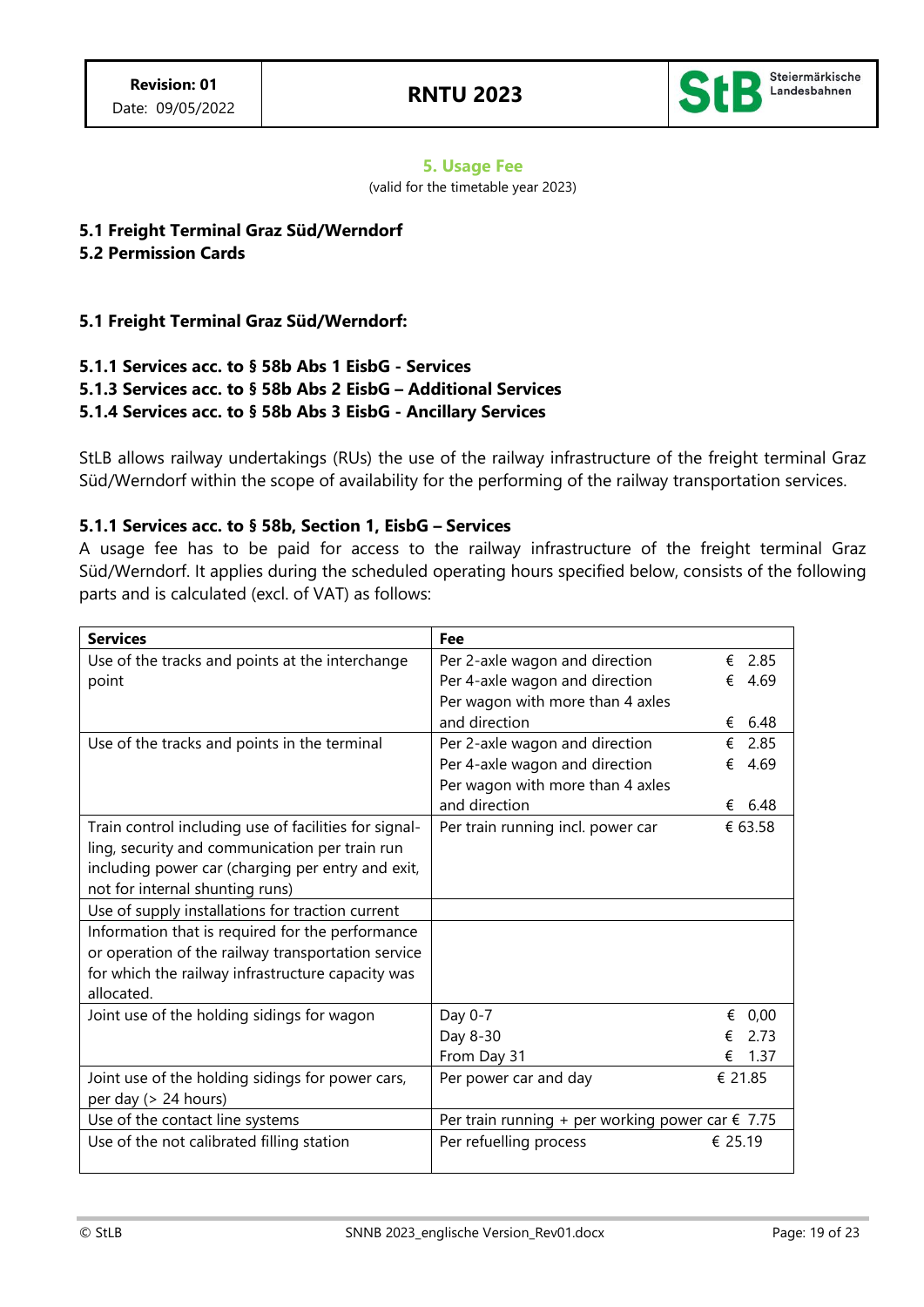

| Requirement for the use of the filling station is<br>the conclusion of a contractual agreement re- |                                               |
|----------------------------------------------------------------------------------------------------|-----------------------------------------------|
| garding refuelling times, invoicing, rules for use,                                                |                                               |
| etc. For this reason, the StLB management in                                                       |                                               |
| Graz has to be contacted in good time (at least                                                    |                                               |
| five weeks) before the first fuelling.                                                             |                                               |
| Workshop staff (depending on availability)                                                         | https://www.steiermarkbahn.at/wp-content/up-  |
|                                                                                                    | loads/2022/01/infoblatt-werkstaette-terminal- |
|                                                                                                    | gueltig-ab-01-01-2022.pdf                     |
| WTU wagentechnische Untersuchung (depend-                                                          | On demand                                     |
| ing on availability)                                                                               |                                               |
| Repairing of wagons (depending on capacity)                                                        | Charging according to AVV                     |
| <b>Terminal services</b>                                                                           |                                               |
|                                                                                                    |                                               |
| For more information and the GTC, refer to the                                                     |                                               |
| following homepage http://www.stlb.at/termi-                                                       |                                               |
| nal-graz-sued/                                                                                     |                                               |
|                                                                                                    |                                               |
| Requirement for the performance of these ser-                                                      |                                               |
| vices is the conclusion of a contractual agree-                                                    |                                               |
| ment. For this reason, the regional operating                                                      |                                               |
| headquarters of the terminal Graz Süd are to be                                                    |                                               |
| contacted in good time before the requested                                                        |                                               |
| service performance                                                                                |                                               |
| (http://www.stlb.at/terminal-graz-sued/).                                                          |                                               |

Scheduled operating hours: [http://www.stlb.at/terminal-graz-sued/.](http://www.stlb.at/terminal-graz-sued/) 

Infrastructure services performed outside the scheduled operating hours will be invoiced based on actual expenditure. See Section 5.1.3.

## **5.1.1.1 Use of Installations and Services Comprised by Services acc. to § 58b, Section 1, EisbG:**

- Processing of requests of RUs entitled to access for the allocation of railway infrastructure capacity and shunting runs
- Use of tracks and points according to train path agreement
- **•** Train control including signalling and the connected transmission of information and use of the telecommunication systems provided for the operations process
- Supervision of the contractually agreed transportation services
- **■** Administrative assistance with malfunctions in the operations process including allocation of any alternative train paths.
- **·** Infrastructure services performed outside the scheduled operating hours will be invoiced based on actual expenditure.

## **5.1.1.2 Services Not Comprised in the Services acc. to § 58b, Section 1, EisbG (Infrastructure usage fee for third-party railway undertakings)**

Provision of official instructions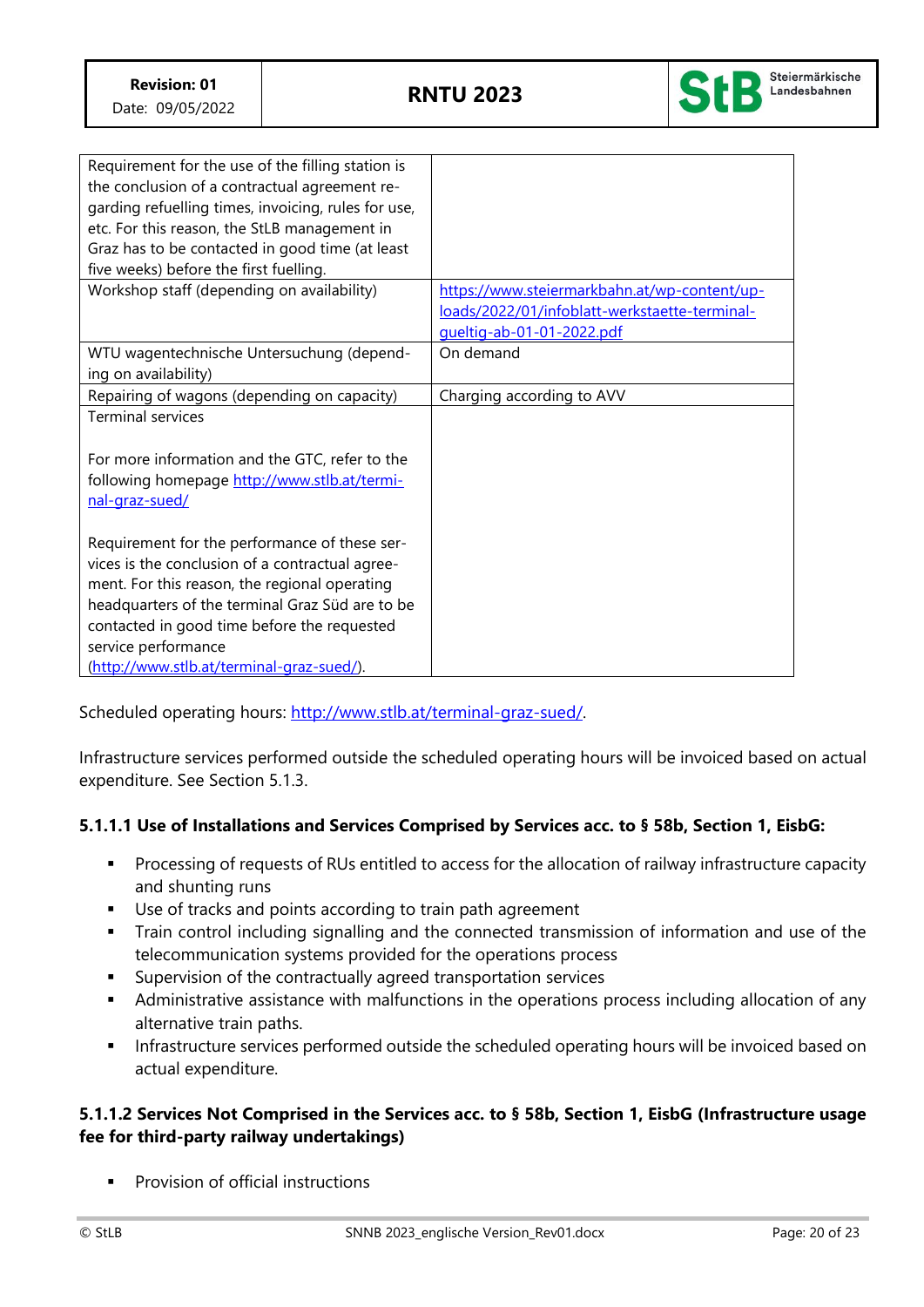

- Provisions from the interchange point to the terminal and back and shunting in the terminal itself
- Labelling, placing under seal, fixing of plates on the vehicles
- Supply of coaches with water and electricity ("highway on wheels")
- **EXP** Inspection of the loading state (load properly secured, compliance with the loading gauge)
- Preparation of freight documents
- Carrying out of trainings
- Carrying out of loading, unloading and transshipment activities
- **Energy supplies**
- **EXE** Assistance in the event of extraordinary events
- Cleaning and maintenance of vehicles
- **•** Other services (e.g. provision of rooms for people to stay or spend the night in, for the execution of commercial agendas, etc.)

### **5.1.3 Services acc. to § 58b, Section 2, EisbG – Additional Services**

| <b>Services</b>                                   | Fee                                                                                          |  |
|---------------------------------------------------|----------------------------------------------------------------------------------------------|--|
| Performing of shunting operation and wagon        | Cranage (first lifting) swap body, freight con-                                              |  |
| provision                                         | tainer, container<br>€ 31.50                                                                 |  |
|                                                   |                                                                                              |  |
|                                                   | Cranage (first lifting) road semi-trailer<br>€ 33.50                                         |  |
|                                                   |                                                                                              |  |
|                                                   | Shunting service interchange point-terminal (way                                             |  |
|                                                   | in and way out) per running<br>€ 394.30                                                      |  |
|                                                   |                                                                                              |  |
|                                                   | Shunting hour (per removal or addition of a<br>wagon or a wagon group, at least two shunting |  |
|                                                   | quarter-hours will be invoiced) per hour €                                                   |  |
|                                                   | 197.15                                                                                       |  |
|                                                   |                                                                                              |  |
|                                                   | Shunting into the workshop Link to: Werkstätten-                                             |  |
|                                                   | <b>leistungen</b>                                                                            |  |
|                                                   |                                                                                              |  |
|                                                   | Preparation of conductor's report<br>€ 51.10                                                 |  |
|                                                   | Surcharge outside the shunting opening hours                                                 |  |
|                                                   | workdays +50% of the costs for shunting                                                      |  |
|                                                   |                                                                                              |  |
|                                                   | Surcharge outside the shunting opening hours                                                 |  |
|                                                   | Sundays and public holidays +100% of the costs                                               |  |
|                                                   | for shunting                                                                                 |  |
| In the event of trains cancelled within 14-4 days | € 197.15                                                                                     |  |
| In the event of trains cancelled within 0-3 days  | € 394.30                                                                                     |  |

### **5.4 Permit Cards:**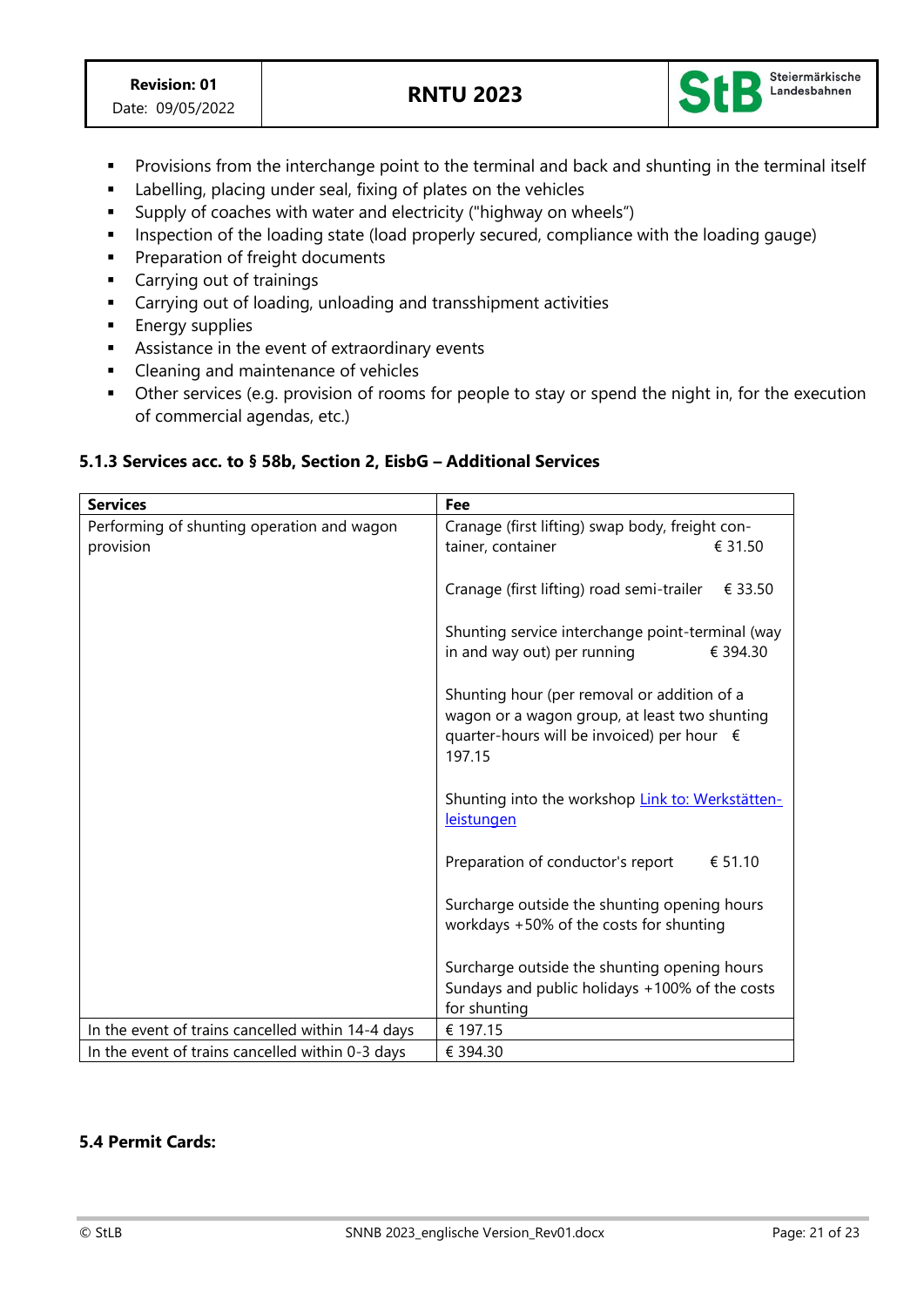

Permit cards have to be applied for people who have to enter non-public railway land on a non-regular basis. Pursuant to § 4, Railway Safety Regulation (EisbSV), permit cards may only be issued for persons who have demonstrably completed the required training for the entering of danger zones.

Free permit cards will be issued for:

- Companies that require permit cards for the performing of contractual services with StLB and dispose of no permits.
- Bodies of other infrastructure operators.
- Retainers of federally, state- or municipally owned enterprises if their official activity extends to non-public railway facilities.
- Persons whose entering of non publicly accessible railway installations is in the interest of StLB.
- Permit cards in return for payment have to be purchased for persons who are not entitled to receive free permit cards.

| <b>Services</b>                                    | Fee             |         |
|----------------------------------------------------|-----------------|---------|
| Permit card for entering railway land not accessi- | Per permit card | € 90.20 |
| ble to the general public per person               |                 |         |
| Accompanying person (control office) for the en-   | Per hour        | € 90.20 |
| tering of danger zones                             |                 |         |